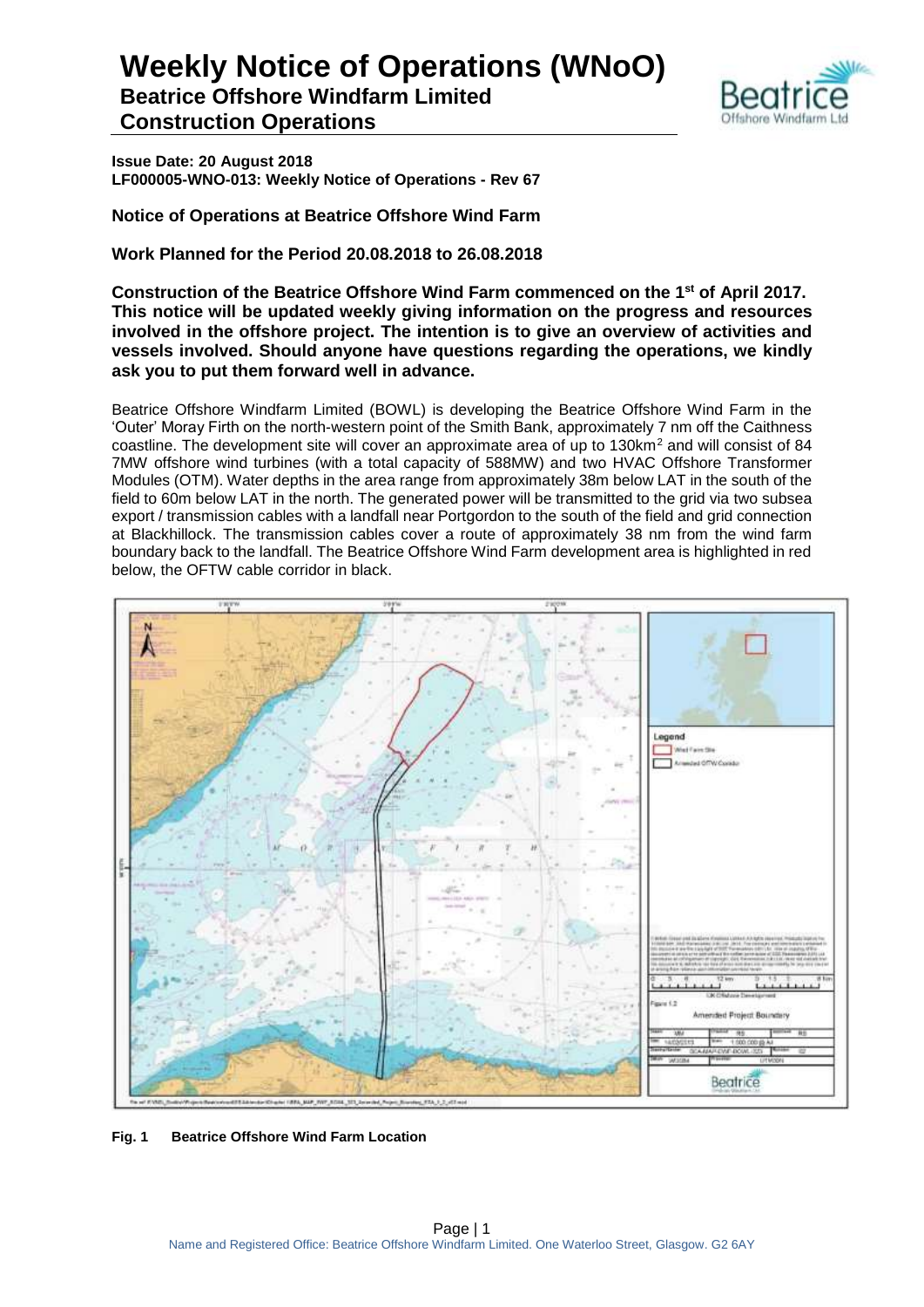

#### **Issue Date: 20 August 2018 LF000005-WNO-013: Weekly Notice of Operations - Rev 67**

## **1. Contact Details for Marine Coordination**

The following contact can provide more information if required. Please note that specific queries can also be addressed to the relevant vessel or shore based representative.

| <b>Telephone Number</b>             | +44 (0) 3302 020329                          |
|-------------------------------------|----------------------------------------------|
| <b>Emergency Contact (24/7)</b>     | +44 (0) 7342 028207                          |
| <b>Email for Marine Coordinator</b> | mc.bowl@sse.com                              |
| <b>Address</b>                      | Unit 1 Harbour Office Wick Caithness KW1 5HA |

## **2. Ongoing Operations**

Seaway Heavy Lifting have now completed the installation of all 84 wind turbine generators (WTGs) foundations and two offshore transformer modules (OTMs) foundations.

## **2.1 Inter Array Cable Installation**

Seaway Heavy Lifting has completed the third campaign of the installation of inter array cables (IAC) in the Beatrice Offshore Windfarm construction site.

The CSV Siem Barracuda continues in the Northern portion of the Beatrice wind farm, conducting testing and termination activities, and undertaking the following work scopes;

- Personnel transfers to WTG foundations and OTMs by Ampelmann Gangway
- Crane operations to transfer equipment to / from WTG foundations and Offshore Transformer Modules (OTMs)
- Work class ROV activities at the seabed in the vicinity of WTG foundations and OTMs
- Survey activities along the planned inter-array cable routes linking the appropriate WTG foundations / OTMs.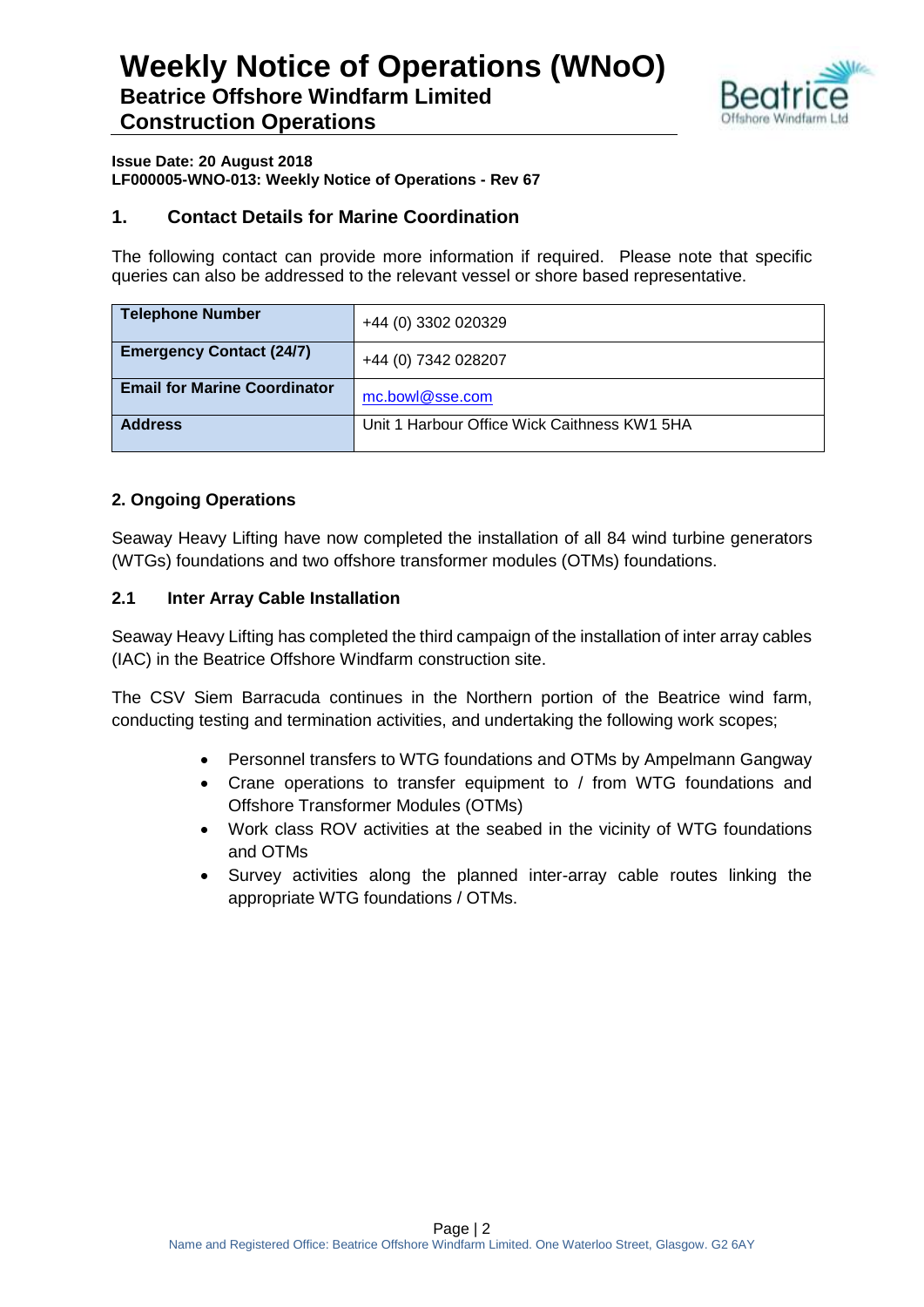

#### **Issue Date: 20 August 2018 LF000005-WNO-013: Weekly Notice of Operations - Rev 67**

| <b>Installation</b><br><b>Sequence</b> | <b>Cable Route</b>    | <b>String</b> | Latitude<br><b>Start</b>         | Longitude<br><b>Start</b> | Latitude<br><b>End</b>                 | Longitude<br>End |
|----------------------------------------|-----------------------|---------------|----------------------------------|---------------------------|----------------------------------------|------------------|
| 51                                     | BE D9 - BE C9         | 1462.4        | 58°15.596'N                      | 002°55.777W               | 58°15.381'N                            | 002°56.901'W     |
| 52                                     | <b>BE C9 - BE D10</b> | 2084.4        | 58°15.393'N                      | 002°56.904'W              | 58°16.214'N                            | 002°55.570'W     |
| 53                                     | BE D10 - BE D11       | 1231.7        | 58°16.227'N                      | 002°55.573'W              | 58°16.838'N                            | 002°55.359'W     |
| 54                                     | <b>BE M10-BE L10</b>  | 1329.8        | 58°17.731'N                      | 002°47.687'W              | 58°17.932'N                            | 002°46.558'W     |
| $\overline{55}$                        | <b>BE L9- BE L10</b>  | 1240.2        | 58°17.110'N                      | 002°47.898'W              | 58°17.718'N                            | 002°47.685'W     |
| 56                                     | <b>BEJ8 - BE J9</b>   | 1250.5        | 58°16.061'N                      | 002°50.362'W              | 58°16.669'N                            | 002°50.149'W     |
| 57                                     | <b>BE J9 - BE K9</b>  | 1290.8        | 58°16.682'N                      | 002°50.152'W              | $\overline{58}^{\circ}$ 16.884'N       | 002°49.023'W     |
| 58                                     | <b>BE K9 - BE K10</b> | 1258.2        | 58°16.896'N                      | 002°49.025'W              | 58°17.504'N                            | 002°48.812'W     |
| $\overline{59}$                        | BE K7-BE K8           | 1233.3        | 58°15.654'N                      | 002°49.448'W              | 58°16.263'N                            | 002°49.233'W     |
| 60                                     | <b>BE F12-BE G12</b>  | 1291.3        | 58°17.901'N                      | 002°52.899'W              | 58°18.103'N                            | 002°51.769'W     |
| 61                                     | <b>BE G12-BE F13</b>  | 1511.5        | 58°18.115'N                      | 002°51.772'W              | 58°18.522'N                            | 002°52.690'W     |
| 62                                     | <b>BE F8 - BE E10</b> | 2227.8        | 58°15.416'N                      | 002°53.737'W              | 58°16.432'N                            | 002°54.445'W     |
| 63                                     | <b>BE E1 - BE E11</b> | 1258.6        | 58°16.444'N                      | 002°54.446'W              | 58°17.053'N                            | 002°54.235'W     |
| 64                                     | BE E11- BE F11        | 1287.6        | 58°17.064'N                      | 002°54.237'W              | 58°17.267'N                            | 002°53.106'W     |
| 65                                     | <b>BE D11-BE E12</b>  | 2104.2        | 58°16.851'N                      | 002°55.362'W              | 58°17.673'N                            | 002°54.024'W     |
| 66                                     | BE M9-BE M10          | 1453.0        | 58°17.324'N                      | 002°46.773'W              | $\overline{58}^{\circ}$ 17.945'N       | 002°46.561'W     |
| 67                                     | BE K8-BE L9           | 2102.7        | 58°16.275'N                      | 002°49.237'W              | 58°17.098'N                            | 002°47.895'W     |
| 68                                     | BE F11-BE-F12         | 1250.6        | 58°17.280'N                      | 002°53.109'W              | 58°17.889'N                            | 002°52.896'W     |
| 69                                     | <b>BE H12-BE G13</b>  | 1420.2        | 58°18.330'N                      | 002°50.647'W              | 58°18.724'N                            | 002°51.560'W     |
| $\overline{70}$                        | <b>BE G13-BE G14</b>  | 1230.5        | 58°18.737'N                      | 002°51.563'W              | 58°19.345'N                            | 002°51.349'W     |
| 71                                     | <b>BE H13-BE G14</b>  | 1497.6        | 58°18.951'N                      | 002°50.436'W              | 58°19.358'N                            | 002°51.351'W     |
| 72                                     | BE F8-BE F9           | 1321.3        | 58°15.407'N                      | 002°53.733'W              | 58°16.025'N                            | 002°53.526'W     |
| $\overline{73}$                        | BE F9-BE F10          | 1224.3        | 58°16.038'N                      | 002°53.529'W              | 58°16.647'N                            | 002°53.316'W     |
| $\overline{74}$                        | <b>BE F10-BE G10</b>  | 1351.2        | $\overline{58}^{\circ}$ 16.659'N | 002°53.320'W              | $\frac{1}{58^{\circ}16.861^{\prime}N}$ | 002°52.190'W     |
| 75                                     | BE F8-BE G9           | 2208.2        | 58°15.404'N                      | 002°53.736'W              | 58°16.240'N                            | 002°52.400'W     |
| $\overline{76}$                        | BE G9-BE H10          | 2091.7        | 58°16.253'N                      | 002°52.404'W              | 58°17.076'N                            | 002°51.065'W     |
| $\overline{77}$                        | BE G7-BE G8           | 1218.5        | 58°15.010'N                      | 002°52.823'W              | 58°16.619'N                            | 002°52.611'W     |
| $\overline{78}$                        | BE G8-BE H9           | 2097.0        | 58°16.631'N                      | 002°53.614'W              | 58°16.455'N                            | 002°51.275'W     |
| 79                                     | <b>BE H9-BE J10</b>   | 2124.9        | 58°16.467'N                      | 002°51.278'W              | 58°17.290'N                            | 002°49.939'W     |
| 80                                     | <b>BE E12-BE F13</b>  | 2106.0        | 58°17.686'N                      | 002°54.027'W              | 58°18.510'N                            | 002°52.687'W     |
| $\overline{81}$                        | BE L8-BE M9           | 2092.9        | 58°16.489'N                      | 002°48.111'W              | 58°17.312'N                            | 002°46.770'W     |
| $\overline{82}$                        | <b>BE G10-BE G11</b>  | 1228.5        | 58°16.873'N                      | 002°52.193'W              | 58°17.483'N                            | 002°51.980'W     |
| 83                                     | <b>BE G11-BE H12</b>  | 2082.0        | 58°17.495'N                      | 002°51.983'W              | 58°18.318'N                            | 002°50.644'W     |
| $\overline{84}$                        | BE H10-BE H11         | 1257.1        | 58°17.088'N                      | 002°51.068'W              | 58°17.679'N                            | 002°50.854'W     |
| 85                                     | <b>BE H11-BE J12</b>  | 2090.9        | 58°17.709'N                      | 002°50.857'W              | 58°18.532'N                            | 002°49.516'W     |
| 86                                     | BE J12-BE H13         | 1477.2        | 58°18.544'N                      | 002°49.519'W              | 58°18.938'N                            | 002°50.433'W     |
| $\overline{87}$                        | <b>BE K10-BE K11</b>  | 1260.1        | 58°17.516'N                      | 002°48.815'W              | 58°18.125'N                            | 002°48.601'W     |
| $\overline{88}$                        | <b>BE K11-BE K12</b>  | 1225.1        | 58°18.746'N                      | 002°48.389'W              | 58°18.138'N                            | 002°48.604'W     |
| 89                                     | <b>BE J10-BE J11</b>  | 1234.8        | 58°17.303'N                      | 002°49.941'W              | $\frac{1}{58}$ °17.911N                | 002°49.728'W     |
| 90                                     | BE J11-BE J13         | 2429.5        | 58°17.923'N                      | 002°49.731'W              | 58°19.153'N                            | 002°49.305'W     |
| $\overline{91}$                        | <b>BE J13-BE K12</b>  | 1533.6        | 58°19.165'N                      | 002°49.308'W              | 58°18.758'N                            | 002°48.393'W     |

#### **Table 1 Campaign 3 Cable Installation Sequence**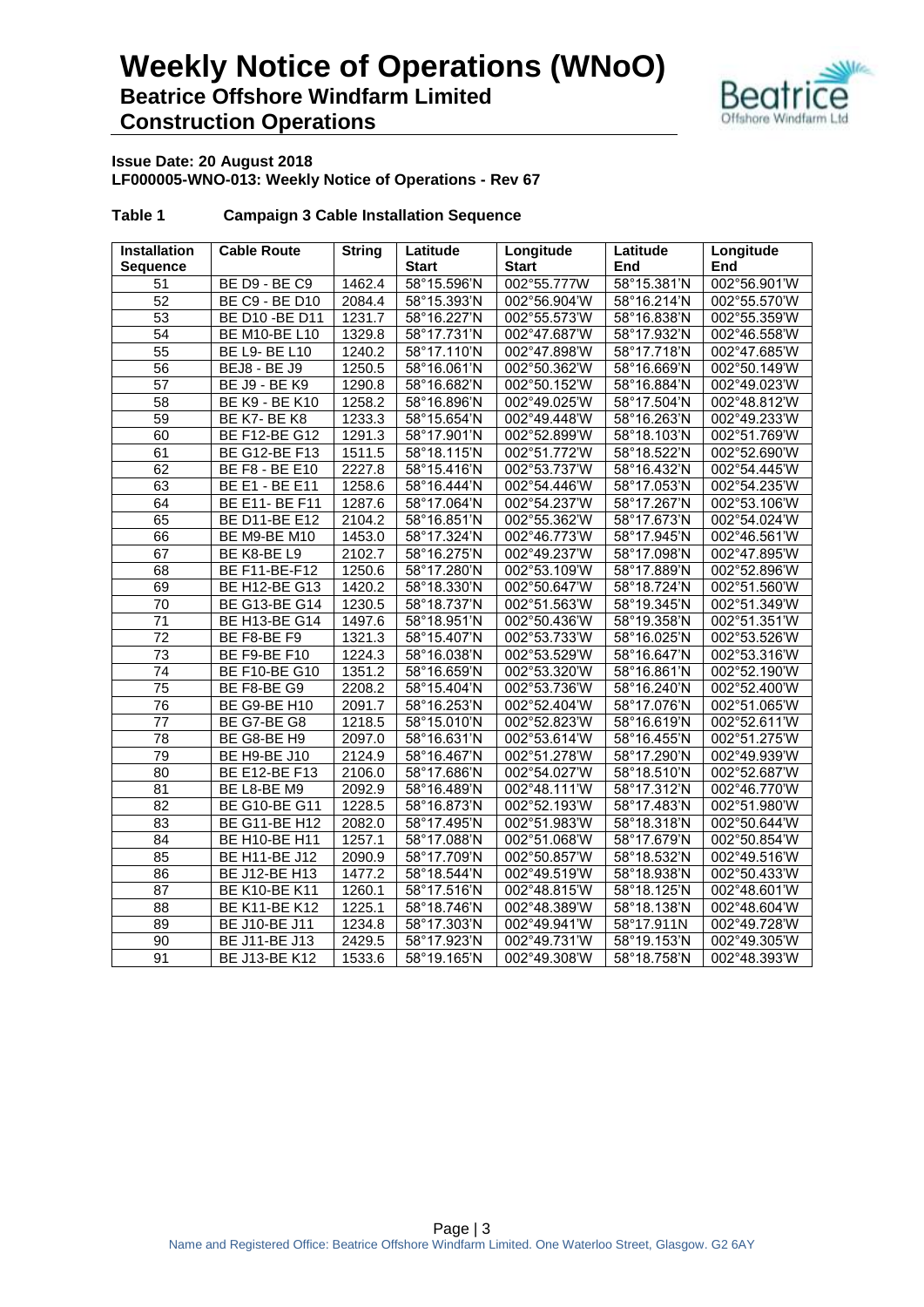



**Issue Date: 20 August 2018**

**LF000005-WNO-013: Weekly Notice of Operations - Rev 67**



#### **Fig. 2 Cable Installation Progress**

| Cable Location                        |                      |                 |                       |
|---------------------------------------|----------------------|-----------------|-----------------------|
| <b>String Amber</b>                   | <b>PLGR Complete</b> | Cable Installed | <b>Cable Trenched</b> |
| <b>BE G7-BE H6</b>                    | 16.04.2018           | 17.04.2018      | 19.04.2018            |
| <b>BE H6 - BE J5</b>                  | 11.11.2017           | 16.11.2017      | 17.11.2017            |
| BE J5 - BE H5                         | 13.11.2017           | 17.11.2017      | 18.11.2017            |
| BE H <sub>5</sub> - BE H <sub>4</sub> | 12.11.2017           | 19.11.2017      | 21.11.2017            |
| <b>BE H4 - BE G3</b>                  | 12.11.2017           | 19.11.2017      | 22.11.2017            |
| <b>BE G3 - BE F2</b>                  | 12.11.2017           | 20.11.2017      | 24.11.2017            |
| BE E1 - BE F2 (connector)             | 15.11.2017           | 21.11.2017      | 24.11.2017            |

| Cable Location       |                      |                 |                |
|----------------------|----------------------|-----------------|----------------|
| <b>String Blue</b>   | <b>PLGR Complete</b> | Cable Installed | Cable Trenched |
| <b>BE E2 - BE E1</b> | 15.11.2017           | 26.11.2017      | 27.11.2017     |
| <b>BE F3 - BE E2</b> | 21.11.2017           | 27.11.2017      | 28.11.2017     |
| <b>BE G4 - BE F3</b> | 21.11.2017           | 01.12.2017      | 05.12.2017     |
| BE G5 - BE G4        | 21.11.2017           | 01.12.2017      | 08.12.2017     |
| BE G6 - BE G5        | 21.11.2017           | 01.12.2017      | 08.12.2017     |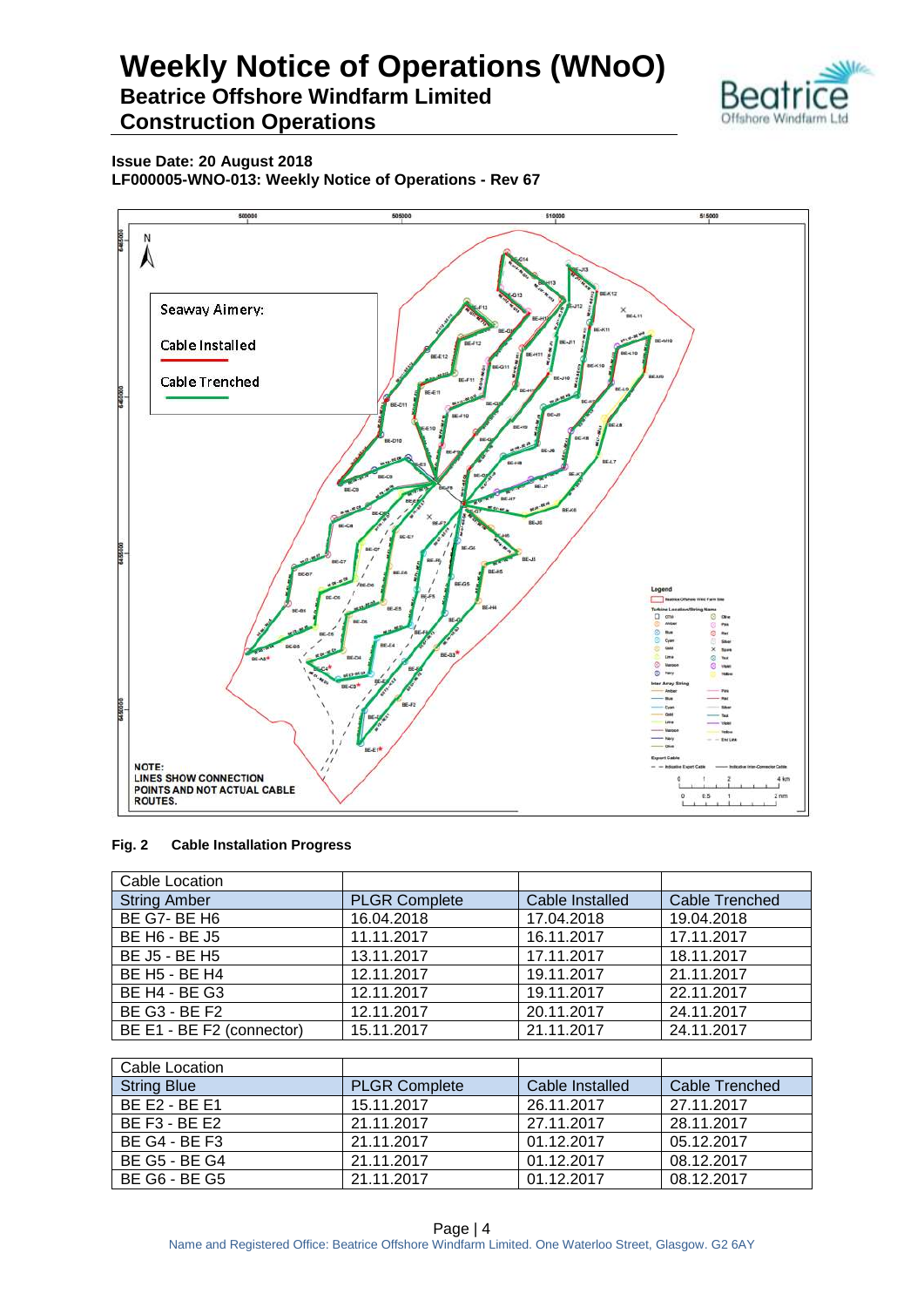## **Weekly Notice of Operations (WNoO) Beatrice Offshore Windfarm Limited**



## **Construction Operations**

| <b>BE G7 - BE G6</b>      | 16.04.2018           | 19.04.2018      | 23.04.2018            |
|---------------------------|----------------------|-----------------|-----------------------|
| <b>BE E1 - BE F2</b>      | 15.11.2017           | 20.11.2017      | 24.11.2017            |
| Cable Location            |                      |                 |                       |
| <b>String Cyan</b>        | <b>PLGR Complete</b> | Cable Installed | <b>Cable Trenched</b> |
| <b>BE G7 - BE F6</b>      | 16.04.2018           | 18.04.2018      | 23.04.2018            |
| <b>BE F6 - BE F5</b>      | 29.11.2017           | 02.12.2017      | 04.12.2017            |
| <b>BE F5 - BE F4</b>      | 29.11.2017           | 03.12.2017      | 04.12.2017            |
| <b>BE F4 - BE E4</b>      | 29.11.2017           | 03.12.2017      | 04.12.2017            |
| <b>BE E4 - BE E3</b>      | 12.12.2017           | 12.12.2017      | 12.12.2017            |
| BE E3 - BE D3             | 12.03.2018           | 12.03.2018      | 13.03.2018            |
| BE C4 - BE D3 (connector) | 12.03.2018           | 13.03.2018      | 13.03.2018            |

| Cable Location       |                      |                 |                |
|----------------------|----------------------|-----------------|----------------|
| <b>String Gold</b>   | <b>PLGR Complete</b> | Cable Installed | Cable Trenched |
| <b>BE D4 - BE C4</b> | 18.03.2018           | 19.03.2018      | 20.03.2018     |
| BE D5 - BE D4        | 18.03.2018           | 26-03-2018      | 07.04.2018     |
| BE E5 - BE D5        | 13.03.2018           | 20.03.2018      | 23.03.2018     |
| BE E6 - BE E5        | 13.03.2018           | 21.03.2018      | 23.03.2018     |
| <b>BE E7 - BE E6</b> | 29.11.2017           | 04.12.2017      | 06.12.2017     |
| <b>BE F8 - BE E7</b> | 20.05.2018           | 24.05.2018      | 25.04.2018     |

| Cable Location       |                      |                 |                |
|----------------------|----------------------|-----------------|----------------|
| <b>String Lime</b>   | <b>PLGR Complete</b> | Cable Installed | Cable Trenched |
| <b>BE F8 - BE E8</b> | 23.05.2018           | 24.05.2018      | 25.05.2018     |
| <b>BE E8 - BE D7</b> | 18.03.2018           | 22.03.2018      | 24.03.2018     |
| BE D7- BE D6         | 18.03.2018           | 21.03.2018      | 24.03.2018     |
| BE D6 - BE C6        | 06.04.2018           | 09.04.2018      | 10.04.2018     |
| <b>BE C6 - BE C5</b> | 06.04.2018           | 09.04.2018      | 10.04.2018     |
| BE C5 - BE B5        | 06.04.2018           | 09.04.2018      | 10.04.2018     |

| Cable Location            |                      |                 |                |
|---------------------------|----------------------|-----------------|----------------|
| <b>String Maroon</b>      | <b>PLGR Complete</b> | Cable Installed | Cable Trenched |
| <b>BE B7 - BE B6</b>      | 08.04.2018           | 15.04.2018      | 27.04.2018     |
| <b>BE C7 - BE B7</b>      | 08.04.2018           | 10.04.2018      | 12.04.2018     |
| <b>BE C8 - BE C7</b>      | 08.04.2018           | 14.04.2018      | 28.04.2018     |
| BE D8 - BE C8             | 08.04.2018           | 20.04.2018      | 28.04.2018     |
| BE F8 - BE D8             | 21.05.2018           | 24-05-2018      | 25.05.2018     |
| $BE$ A5 $- BE$ B6         | 25.04.2018           | 26.04.2018      | 27.04.2018     |
| BE A5 - BE B5 (Connector) | 26.04.2018           | 26.04.2018      | 27.04.2018     |

| Cable Location            |                      |                        |                |
|---------------------------|----------------------|------------------------|----------------|
| <b>String Navy</b>        | <b>PLGR Complete</b> | <b>Cable Installed</b> | Cable Trenched |
| BE F8 - BE E9             | 20.05.2018           | 25.05.2018             | 26.05.2018     |
| <b>BE E9 - BE D9</b>      | 14.04.2018           | 21.04.2018             | 29.04.2018     |
| <b>BE D9 - BE C9</b>      | 04.05.2018           | 18.07.2018             | 31.07.2018     |
| <b>BE C9 - BE D10</b>     | 04.05.2018           | 18.07.2018             | 02.08.2018     |
| BE-D10-BE-D11             | 04.05.2018           | 19.07.2018             | 04.08.2018     |
| BE-D11-BE-E12             | 04.05.2018           | 26.07.2018             | 05.08.2018     |
| BE-E12-BE-F13 (Connector) | 04.05.2018           | 04.08.2018             | 14.08.2018     |
|                           |                      |                        |                |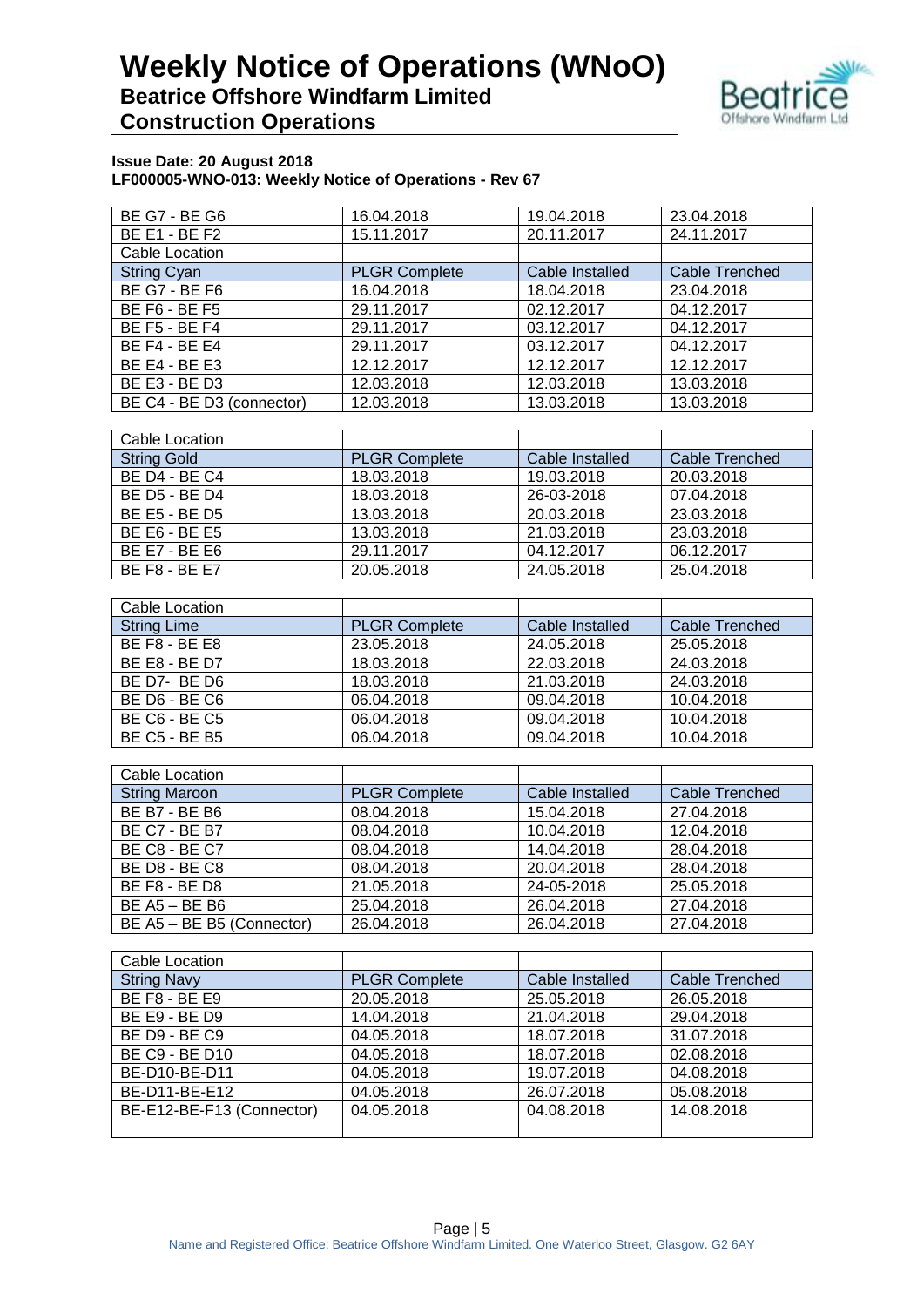## **Weekly Notice of Operations (WNoO) Beatrice Offshore Windfarm Limited**



## **Construction Operations**

| Cable Location      |                      |                 |                |
|---------------------|----------------------|-----------------|----------------|
| <b>String Olive</b> | <b>PLGR Complete</b> | Cable Installed | Cable Trenched |
| BE-F12-BE-G12       | 04.05.2018           | 22.05.2018      | 06.08.2018     |
| BE-G12-BE-F13       | 04.05.2018           | 25.07.2018      | 06.08.2018     |
| BE-F8-BE-E10        | 21.07.2019           | 02.08.2018      | 09.08.2018     |
| BE-E10-BE-E11       | 04.05.2018           | 02.08.2018      | 09.08.2018     |
| BE-E11-BE-F11       | 04.05.2018           | 25.07.2018      | 06.08.2018     |
| BE-F11-BE-F12       | 04.05.2018           | 30.07.2018      | 14.08.2018     |

| Cable Location            |                      |                 |                       |
|---------------------------|----------------------|-----------------|-----------------------|
| <b>String Pink</b>        | <b>PLGR Complete</b> | Cable Installed | <b>Cable Trenched</b> |
| BE-H12-BE-G13             | 04.05.2018           | 30.07.2018      | 13.08.2018            |
| BE-F8-BE-F9               | 21.07.2018           | 03.08.2018      | 11.08.2018            |
| BE-F9-BE-F10              | 04.05.2018           | 03.08.2018      | 15.08.2018            |
| BE-F10-BE-G10             | 26.05.2018           | 31.07.2018      | 10.08.2018            |
| BE-G10-BE-G11             | 26.05.2018           | 05.08.2018      | 10.08.2018            |
| BE-G11-BE-H12             | 04.05.2018           | 06.08.2018      | 09.08.2018            |
| BE-H12-BE-G13             | 04.05.2018           | 30.07.2018      | 13.08.2018            |
| BE-G13-BE-G14 (Connector) | 04.05.2018           | 30.07.2018      | 08.08.2018            |

| Cable Location    |                      |                 |                |
|-------------------|----------------------|-----------------|----------------|
| <b>String Red</b> | <b>PLGR Complete</b> | Cable Installed | Cable Trenched |
| BE-H13-BE-G14     | 04.05.2018           | 31.07.2018      | 06.08.2018     |
| BE-F8-BE-G9       | 21.07.2018           | 05.08.2018      | 11.08.2018     |
| BE-G9-BE-H10      | 03.05.2018           | 05.08.2018      | 11.08.2018     |
| BE-H10-BE-H11     | 03.05.2018           | 06.08.2018      | 13.08.2018     |
| BE-H11-BE-J12     | 04.05.2018           | 06.08.2018      | 09.08.2018     |
| BE-J12-BE-H13     | 04.05.2018           | 06.08.2018      | 10.08.2018     |

| Cable Location            |                      |                 |                |
|---------------------------|----------------------|-----------------|----------------|
| <b>String Silver</b>      | <b>PLGR Complete</b> | Cable Installed | Cable Trenched |
| BE-G7-BE-G8               | 21.07.2018           | 07.08.2018      | 14.08.2018     |
| BE-G8-BE-H9               | 03.05.2018           | 07.07.2018      | 12.08.2018     |
| BE-H9-BE-J10              | 03.05.2018           | 04.08.2018      | 13.08.2018     |
| BE-J10-BE-J11             | 03.05.2018           | 23.07.2018      | 27.07.2018     |
| BE-J11-BE-J13             | 03.05.2018           | 24.07.2018      | 30.07.2018     |
| BE-J13-BE-K12             | 03.05.2018           | 24.07.2018      | 31.07.2018     |
| BE-K11-BE-K12 (Connector) | 03.05.2018           | 08.08.2018      | 11.08.2018     |

| Cable Location       |                      |                 |                |
|----------------------|----------------------|-----------------|----------------|
| <b>String Teal</b>   | <b>PLGR Complete</b> | Cable Installed | Cable Trenched |
| BE G7-BE H8          | 21.04.2018           | 22.04.2018      | 23.04.2018     |
| BE H8-BE J8          | 17.04.2018           | 21.04.2018      | 23.04.2018     |
| BE-J8-BE-J9          | 26.05.2018           | 21.07.2018      | 03.08.2018     |
| BE-J9-BE-K9          | 26.05.2018           | 24.07.2018      | 04.08.2018     |
| BE-K9-BE-K10         | 02.05.2018           | 08.08.2018      | 11.08.2018     |
| BE-K10-BE-K11        | 02.05.2018           | 08.08.2018      | 11.08.2018     |
| <b>BE K12-BE K11</b> | 02.05.2018           | 08.08.2018      | 11.08.2018     |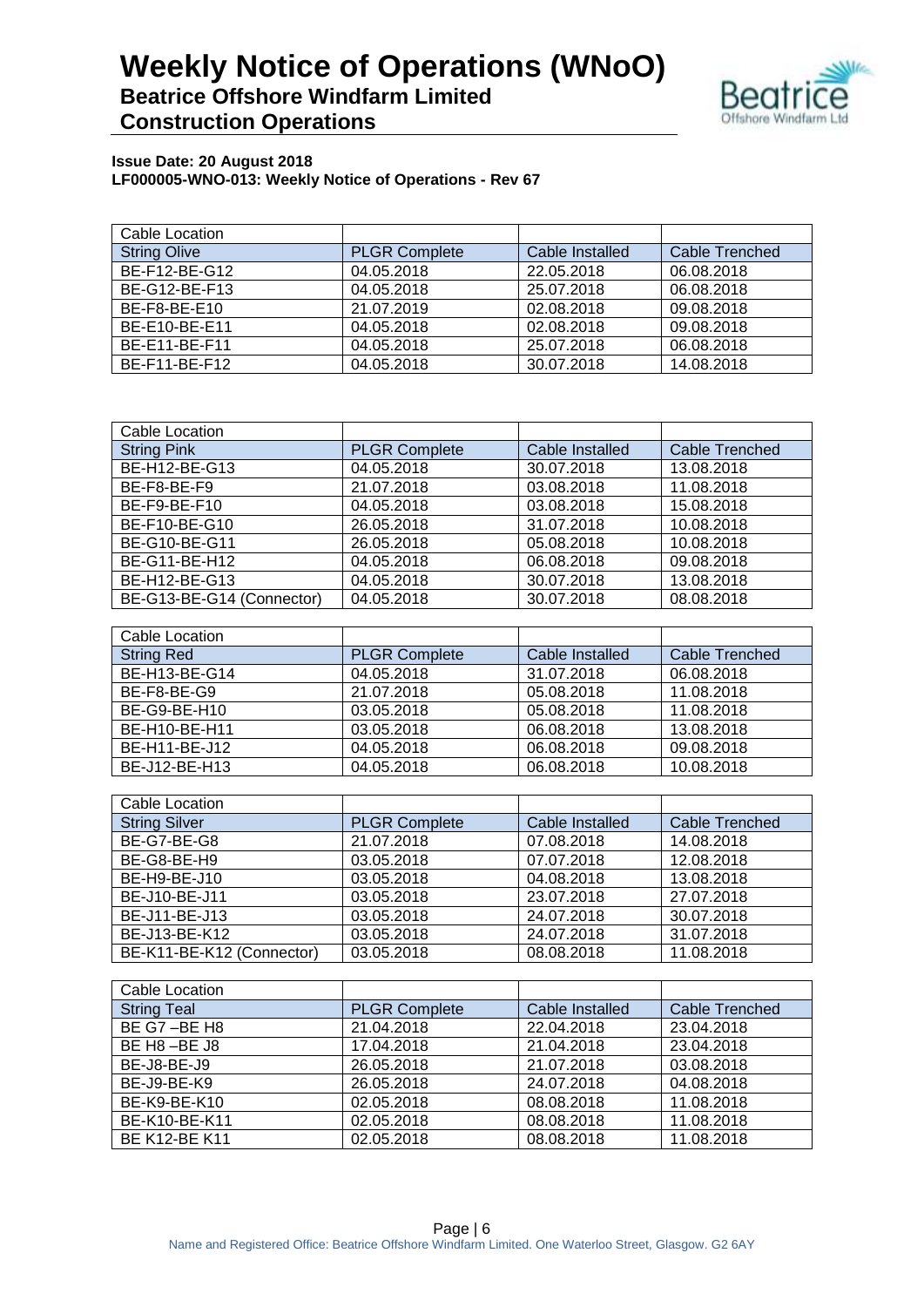

#### **Issue Date: 20 August 2018 LF000005-WNO-013: Weekly Notice of Operations - Rev 67**

| Cable Location            |                      |                 |                |
|---------------------------|----------------------|-----------------|----------------|
| <b>String Violet</b>      | <b>PLGR Complete</b> | Cable Installed | Cable Trenched |
| BE H7 -BE J7              | 02.05.2018           | 21.05.2018      | 22.05.2018     |
| BE G7 - BE H7             | 02.05.2018           | 20.05.2018      | 22.05.2018     |
| <b>BE J7 - BE K7</b>      | 02.05.2018           | 19.05.2018      | 21.05.2018     |
| BE-K7-BE-K8               | 02.05.2018           | 21.07.2018      | 08.08.2018     |
| BE-K8-BE-L9               | 02.05.2018           | 27.07.2018      | 08.08.2018     |
| BE-L9-BE-L10              | 02.05.2018           | 20.07.2018      | 03.08.2018     |
| BE-M10-BE-L10 (Connector) | 02.05.2018           | 20.07.2018      | 02.08.2018     |

| Cable Location       |                      |                 |                |
|----------------------|----------------------|-----------------|----------------|
| <b>String Yellow</b> | <b>PLGR Complete</b> | Cable Installed | Cable Trenched |
| BE G7 - BE J6        | 22.04.2018           | 22.04.2018      | 01.05.2018     |
| BE J6 - BE K6        | 13.04.2018           | 15.04.2018      | 19.04.2018     |
| <b>BE K6 - BE L7</b> | 13.04.2018           | 15.04.2018      | 18.04.2018     |
| BE $L7 - BE L8$      | 22.04.2018           | 24.04.2018      | 25.04.2018     |
| BE-L8-BE-M9          | 02.05.2018           | 05.08.2018      | 07.08.2018     |
| BE-M9-BE-M10         | 02.05.2018           | 26.07.2018      | 07.08.2018     |

## **2.2.1 – Vessels Involved in On-going Activity**

The vessels involved with the described operation are the CSV Siem Barracuda and CTV Marineco Mariah on behalf of BOWL.

| <b>CSV Siem Barracuda</b>                                     |                              |  |
|---------------------------------------------------------------|------------------------------|--|
| <b>General Description and</b>                                | Length overall 121m          |  |
| <b>Dimensions:</b>                                            | Breadth moulded 22m          |  |
|                                                               | Draft max. 7m                |  |
| <b>Call Sign:</b>                                             | 5BZQ3                        |  |
| <b>MMSI:</b>                                                  | 212253000                    |  |
| <b>On Board Contact:</b>                                      | V-Sat phone: +47 23 96 06 82 |  |
| <b>Offshore Manager / Captain:</b>                            | +47 989 06 307               |  |
| E-mail:<br>captain@barracuda.siemoffshore.com                 |                              |  |
|                                                               | Audun Oien, +47 38 600 460,  |  |
| <b>Onshore Representative:</b><br>Audun.Oien@siemoffshore.com |                              |  |
|                                                               |                              |  |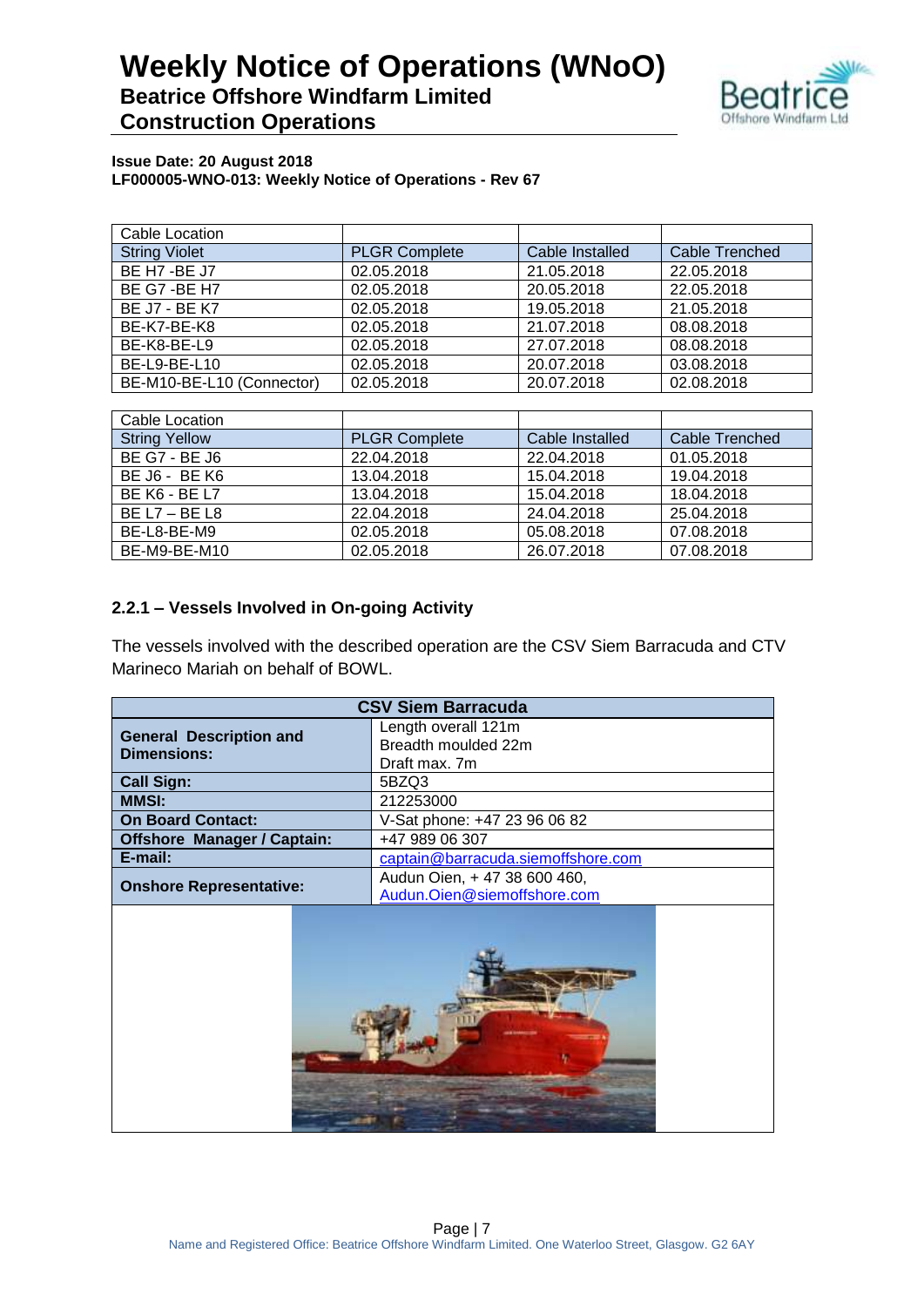

## **Beatrice Offshore Windfarm Limited Construction Operations**

**Issue Date: 20 August 2018 LF000005-WNO-013: Weekly Notice of Operations - Rev 67**

|                                | <b>Marineco Mariah</b>       |
|--------------------------------|------------------------------|
| <b>General Description and</b> | <b>Crew Transfer Vessel</b>  |
| <b>Dimensions:</b>             | LOA 27 m Breadth moulded 10m |
|                                | Draft max. 2.2m              |
| <b>Call Sign:</b>              | 2EXU3                        |
| <b>MMSI:</b>                   | 235089035                    |
| <b>Onshore Representative:</b> | Auden Oien + 47 38 600 460   |
|                                | Auden.oien@siemoffshore.com  |
|                                |                              |

## **2.3 Offshore Transmission Modules (OTMs) Commissioning Works**

Siemens Transmission and Distribution Ltd (STDL) are carrying out commissioning works on OTM1 and OTM2 in preparation for the energisation of the system.

On the 31<sup>st</sup> May at 1800hrs the following assets came under the control of the SSE operational safety rules: Shunt Reactor 3, EC1, EC2 up to transition joint bay, Interconnector Cable, OTM1, OTM2, Cyan, Blue, Gold and Amber Strings.

On 27<sup>th</sup> July at 0600hrs the Lime and Maroon Strings came under the control of SSE operational safety rules.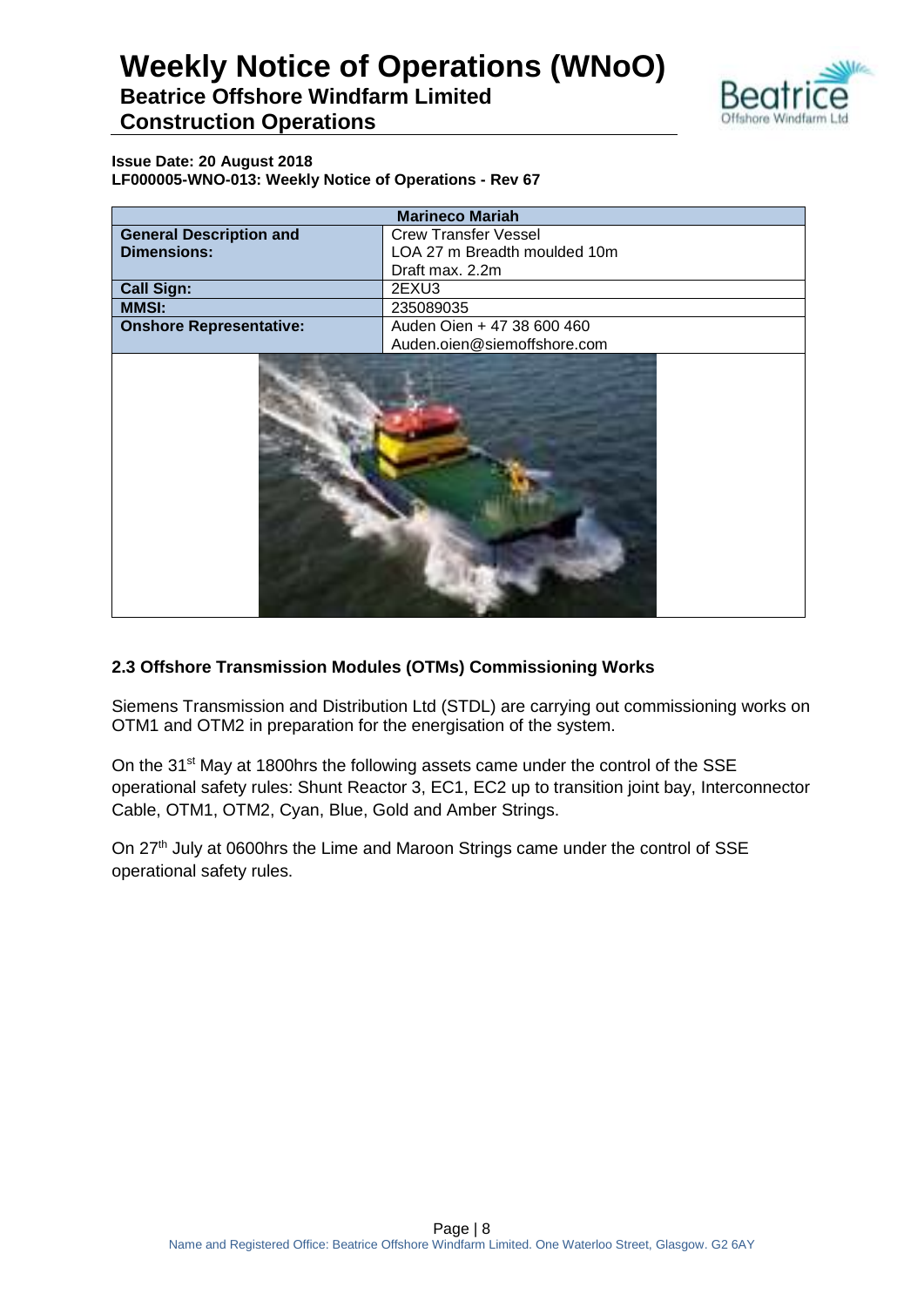**Beatrice Offshore Windfarm Limited Construction Operations**



**Issue Date: 20 August 2018 LF000005-WNO-013: Weekly Notice of Operations - Rev 67**



**Fig. 3 OTM1**



**Fig. 4 OTM2**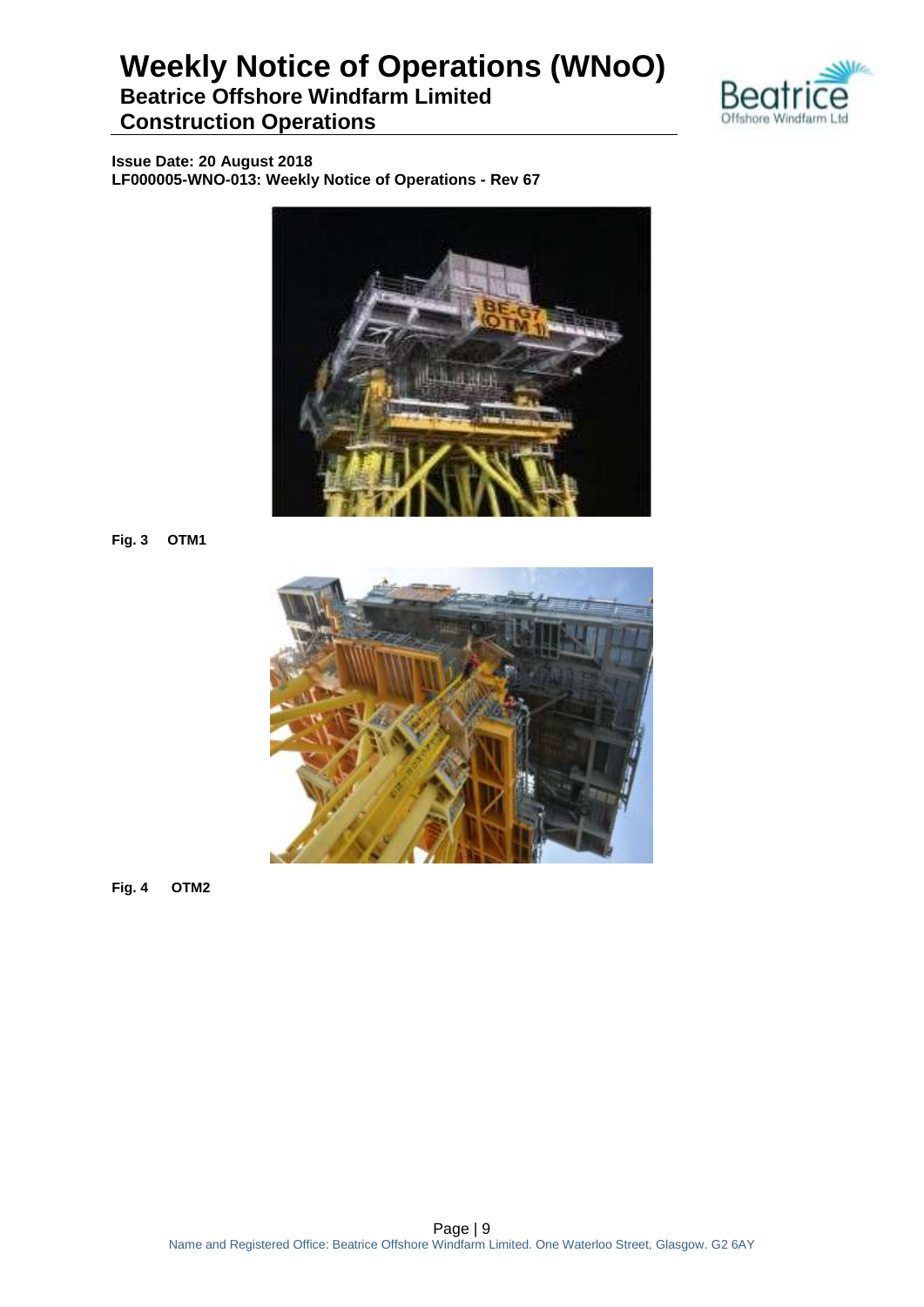

#### **Issue Date: 20 August 2018 LF000005-WNO-013: Weekly Notice of Operations - Rev 67**

The walk to work vessel, DP Gezina is providing accommodation and logistical support in the field.

## **2.3.1 – Vessels Involved in Activity**

|                                                      | <b>DP Gezina</b>                                                                                                                         |
|------------------------------------------------------|------------------------------------------------------------------------------------------------------------------------------------------|
| <b>General Description and</b><br><b>Dimensions:</b> | Walk to Work & Accommodation Vessel<br>L 70.1m, B 11.7m, D 3.1m                                                                          |
| <b>Call Sign:</b>                                    | 9HA3317                                                                                                                                  |
| <b>MMSI:</b>                                         | 221497000                                                                                                                                |
| <b>Onshore Representative:</b>                       | John Davidson<br>Offshore Project Manager<br>Siemens Transmission and Distribution Ltd<br>john.s.davidson@siemens.com<br>+44 7808 825987 |
|                                                      |                                                                                                                                          |

### **2.4 Offshore Installation of Wind Turbines**

Siemens Gamesa Renewable Energy (SGRE) will supply and install 84 x 7.0 MW wind turbines in the Beatrice Offshore Windfarm (BOWL).

Wind turbine installation and commissioning works commenced offshore during July 2018, with completion of the installation expected in the Spring of 2019.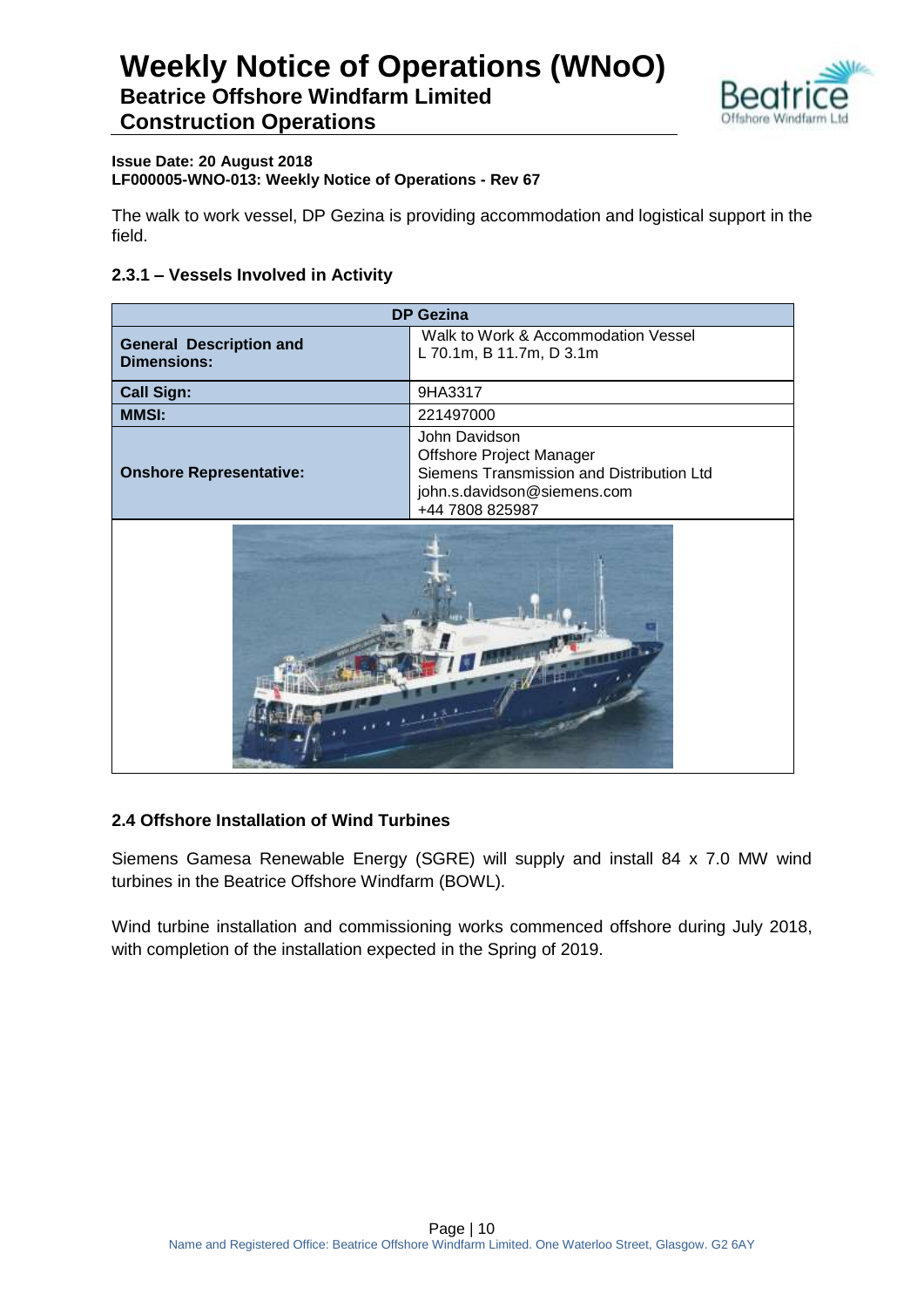## **Weekly Notice of Operations (WNoO) Beatrice Offshore Windfarm Limited**



**Construction Operations**

**Issue Date: 20 August 2018 LF000005-WNO-013: Weekly Notice of Operations - Rev 67**



**Fig. 5 Locations of WTG in the BOWL Construction Site**

### **Table 3 – WTG Installation and Commissioning Progress**

**Turbine installation completed at: 10 Locations**

**Turbine commissioning complete at: 00 Locations**

| <b>Location ID</b> | <b>Latitude WGS84</b> | <b>Longitude WGS84</b>  | <b>WTG Installed</b> | <b>WTG</b><br><b>Commissioned</b> |
|--------------------|-----------------------|-------------------------|----------------------|-----------------------------------|
| BE-A5              | 58° 12.471' N         | $002^{\circ}$ 59.996' W |                      |                                   |
| BE-B <sub>5</sub>  | 58° 12.687' N         | 002° 58.873' W          |                      |                                   |
| BE-B6              | 58° 13.308' N         | 002° 58.664' W          |                      |                                   |
| BE-B7              | 58° 13.929' N         | 002° 58.456' W          |                      |                                   |
| BE-C4              | 58° 12.307' N         | 002° 57.948' W          |                      |                                   |
| BE-C5              | 58° 12.902' N         | 002° 57.749' W          |                      |                                   |
| BE-C6              | 58° 13.524' N         | 002° 57.541' W          |                      |                                   |
| BE-C7              | 58° 14.144' N         | 002° 57.332' W          |                      |                                   |
| BE-C8              | 58° 14.766' N         | 002° 57.124' W          |                      |                                   |
| BE-C9              | 58° 15.386' N         | 002° 56.915' W          |                      |                                   |
| BE-D <sub>3</sub>  | 58° 11.995' N         | 002° 57.002' W          |                      |                                   |
| BE-D4              | 58° 12.497' N         | 002° 56.834' W          |                      |                                   |
| BE-D5              | 58° 13.117' N         | 002° 56.626' W          |                      |                                   |
| BE-D6              | 58° 13.739' N         | 002° 56.417' W          |                      |                                   |
| BE-D7              | 58° 14.359' N         | 002° 56.209' W          |                      |                                   |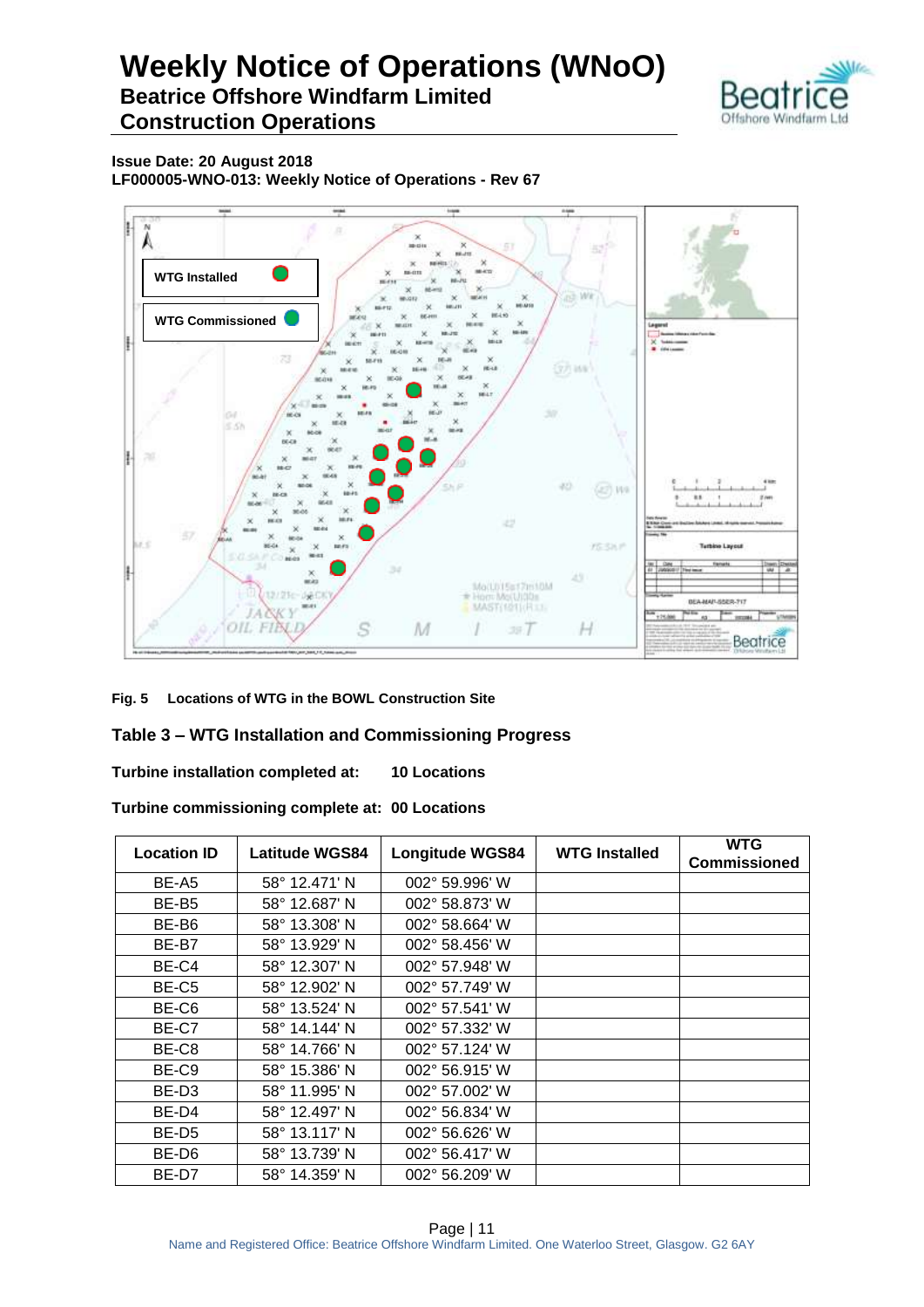

| <b>Location ID</b> | <b>Latitude WGS84</b> | <b>Longitude WGS84</b> | <b>WTG Installed</b> | <b>WTG</b><br><b>Commissioned</b> |
|--------------------|-----------------------|------------------------|----------------------|-----------------------------------|
| BE-D8              | 58° 14.981' N         | 002° 55.999' W         |                      |                                   |
| BE-D9              | 58° 15.602' N         | 002° 55.790' W         |                      |                                   |
| <b>BE-D10</b>      | 58° 16.223' N         | 002° 55.582' W         |                      |                                   |
| <b>BE-D11</b>      | 58° 16.844' N         | 002° 55.373' W         |                      |                                   |
| BE-E1              | 58° 10.900' N         | 002° 56.256' W         |                      |                                   |
| BE-E2              | 58° 11.470' N         | 002° 56.128' W         |                      |                                   |
| BE-E3              | 58° 12.090' N         | 002° 55.920' W         |                      |                                   |
| BE-E4              | 58° 12.712' N         | 002° 55.710' W         |                      |                                   |
| BE-E5              | 58° 13.333' N         | 002° 55.502' W         |                      |                                   |
| BE-E6              | 58° 13.954' N         | 002° 55.293' W         |                      |                                   |
| BE-E7              | 58° 14.575' N         | 002° 55.084' W         |                      |                                   |
| BE-E8              | 58° 15.196' N         | 002° 54.875' W         |                      |                                   |
| BE-E9              | 58° 15.817' N         | 002° 54.665' W         |                      |                                   |
| <b>BE-E10</b>      | 58° 16.438' N         | 002° 54.456' W         |                      |                                   |
| <b>BE-E11</b>      | 58° 17.059' N         | 002° 54.247' W         |                      |                                   |
| <b>BE-E12</b>      | 58° 17.680' N         | 002° 54.037' W         |                      |                                   |
| BE-F <sub>2</sub>  | 58° 11.685' N         | 002° 55.005' W         | 23.07.2018           |                                   |
| BE-F <sub>3</sub>  | 58° 12.306' N         | 002° 54.796' W         |                      |                                   |
| BE-F4              | 58° 12.927' N         | 002° 54.588' W         |                      |                                   |
| BE-F5              | 58° 13.548' N         | 002° 54.378' W         |                      |                                   |
| BE-F6              | 58° 14.168' N         | 002° 54.169' W         |                      |                                   |
| BE-F9              | 58° 16.031' N         | 002° 53.540' W         |                      |                                   |
| <b>BE-F10</b>      | 58° 16.653' N         | 002° 53.330' W         |                      |                                   |
| <b>BE-F11</b>      | 58° 17.274' N         | 002° 53.120' W         |                      |                                   |
| <b>BE-F12</b>      | 58° 17.894' N         | 002° 52.911' W         |                      |                                   |
| <b>BE-F13</b>      | 58° 18.516' N         | 002° 52.701' W         |                      |                                   |
| BE-G3              | 58° 12.544' N         | 002° 53.726' W         | 14.08.2018           |                                   |
| BE-G4              | 58° 13.142' N         | 002° 53.464' W         | 12.08.2018           |                                   |
| BE-G5              | 58° 13.762' N         | 002° 53.254' W         | 02.08.2018           |                                   |
| BE-G6              | 58° 14.384' N         | 002° 53.044' W         | 24.07.2017           |                                   |
| BE-G8              | 58° 15.625' N         | 002° 52.625' W         |                      |                                   |
| BE-G9              | 58° 16.247' N         | 002° 52.415' W         |                      |                                   |
| <b>BE-G10</b>      | 58° 16.867' N         | 002° 52.204' W         |                      |                                   |
| <b>BE-G11</b>      | 58° 17.488' N         | 002° 51.994' W         |                      |                                   |
| <b>BE-G12</b>      | 58° 18.109' N         | 002° 51.784' W         |                      |                                   |
| <b>BE-G13</b>      | 58° 18.730' N         | 002° 51.574' W         |                      |                                   |
| <b>BE-G14</b>      | 58° 19.351' N         | 002° 51.362' W         |                      |                                   |
| BE-H4              | 58° 13.356' N         | 002° 52.339' W         | 03.08.2018           |                                   |
| BE-H <sub>5</sub>  | 58° 13.977' N         | 002° 52.130' W         | 20.05.2018           |                                   |
| BE-H <sub>6</sub>  | 58° 14.598' N         | 002° 51.920' W         | 19.07.2018           |                                   |
| BE-H7              | 58° 15.219' N         | 002° 51.709' W         |                      |                                   |
| BE-H8              | 58° 15.840' N         | 002° 51.499' W         | 16.08.2018           |                                   |
| BE-H9              | 58° 16.461' N         | 002° 51.289' W         |                      |                                   |
| <b>BE-H10</b>      | 58° 17.082' N         | 002° 51.079' W         |                      |                                   |
| <b>BE-H11</b>      | 58° 17.703' N         | 002° 50.867' W         |                      |                                   |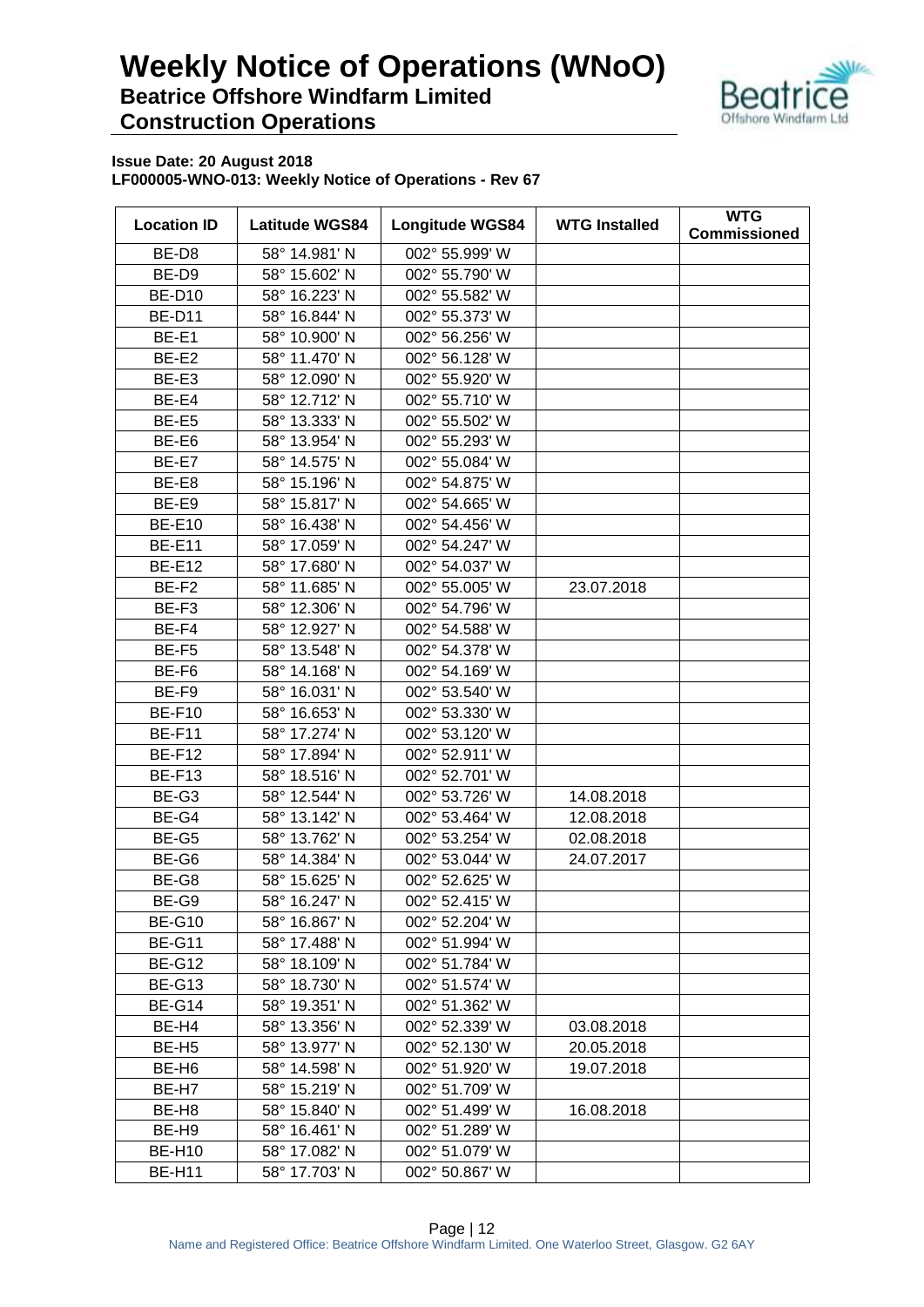

**Issue Date: 20 August 2018 LF000005-WNO-013: Weekly Notice of Operations - Rev 67**

| <b>Location ID</b> | <b>Latitude WGS84</b> | <b>Longitude WGS84</b> | <b>WTG Installed</b> | <b>WTG</b><br><b>Commissioned</b> |
|--------------------|-----------------------|------------------------|----------------------|-----------------------------------|
| <b>BE-H12</b>      | 58° 18.324' N         | 002° 50.657' W         |                      |                                   |
| <b>BE-H13</b>      | 58° 18.944' N         | 002° 50.446' W         |                      |                                   |
| BE-J5              | 58° 14.192' N         | 002° 51.005' W         | 14.07.2018           |                                   |
| BE-J6              | 58° 14.812' N         | 002° 50.795' W         |                      |                                   |
| BE-J7              | 58° 15.433' N         | 002° 50.585' W         |                      |                                   |
| BE-J8              | 58° 16.055' N         | 002° 50.373' W         |                      |                                   |
| BE-J9              | 58° 16.675' N         | 002° 50.163' W         |                      |                                   |
| <b>BE-J10</b>      | 58° 17.296' N         | 002° 49.952' W         |                      |                                   |
| <b>BE-J11</b>      | 58° 17.917' N         | 002° 49.741' W         |                      |                                   |
| <b>BE-J12</b>      | 58° 18.538' N         | 002° 49.530' W         |                      |                                   |
| <b>BE-J13</b>      | 58° 19.159' N         | 002° 49.319' W         |                      |                                   |
| BE-K6              | 58° 15.027' N         | 002° 49.669' W         |                      |                                   |
| BE-K7              | 58° 15.648' N         | 002° 49.459' W         |                      |                                   |
| BE-K8              | 58° 16.269' N         | 002° 49.247' W         |                      |                                   |
| BE-K9              | 58° 16.890' N         | 002° 49.036' W         |                      |                                   |
| <b>BE-K10</b>      | 58° 17.510' N         | 002° 48.825' W         |                      |                                   |
| <b>BE-K11</b>      | 58° 18.131' N         | 002° 48.614' W         |                      |                                   |
| <b>BE-K12</b>      | 58° 18.752' N         | 002° 48.403' W         |                      |                                   |
| BE-L7              | 58° 15.862' N         | 002° 48.333' W         |                      |                                   |
| BE-L8              | 58° 16.482' N         | 002° 48.122' W         |                      |                                   |
| BE-L9              | 58° 17.104' N         | 002° 47.910' W         |                      |                                   |
| <b>BE-L10</b>      | 58° 17.724' N         | 002° 47.698' W         |                      |                                   |
| BE-M9              | 58° 17.317' N         | 002° 46.784' W         |                      |                                   |
| <b>BE-M10</b>      | 58° 17.938' N         | 002° 46.571' W         |                      |                                   |

## **2.4.1 Activity Description**

On behalf of BOWL, Siemens Gamesa Renewable Energy (SGRE) will supply 84 x SWT -7.0- 154, 7MW Wind Turbine Generators to the laydown and assembly yard at Nigg Energy Park, in the Moray Firth.

Following pre-assembly, five sets of WTGs will be loaded onto the Offshore Installation / Jack up vessel Pacific Orca. The vessel will transport the WTGs to the BOWL construction site, installing each of the structures in a pre-programmed installation sequence.

The installation programme commenced in July 2018 and will continue to completion in Spring 2019.

The commissioning works will be carried out using a combination of the Walk to Work (W2W) vessel Island Crown and crew transfer vessels (CTVs), Fob Swath 3 and Seacat Resolute.

SGRE will also install and commission the Supervisory Control and Data Acquisition (SCADA) system for the operation of the WTGs.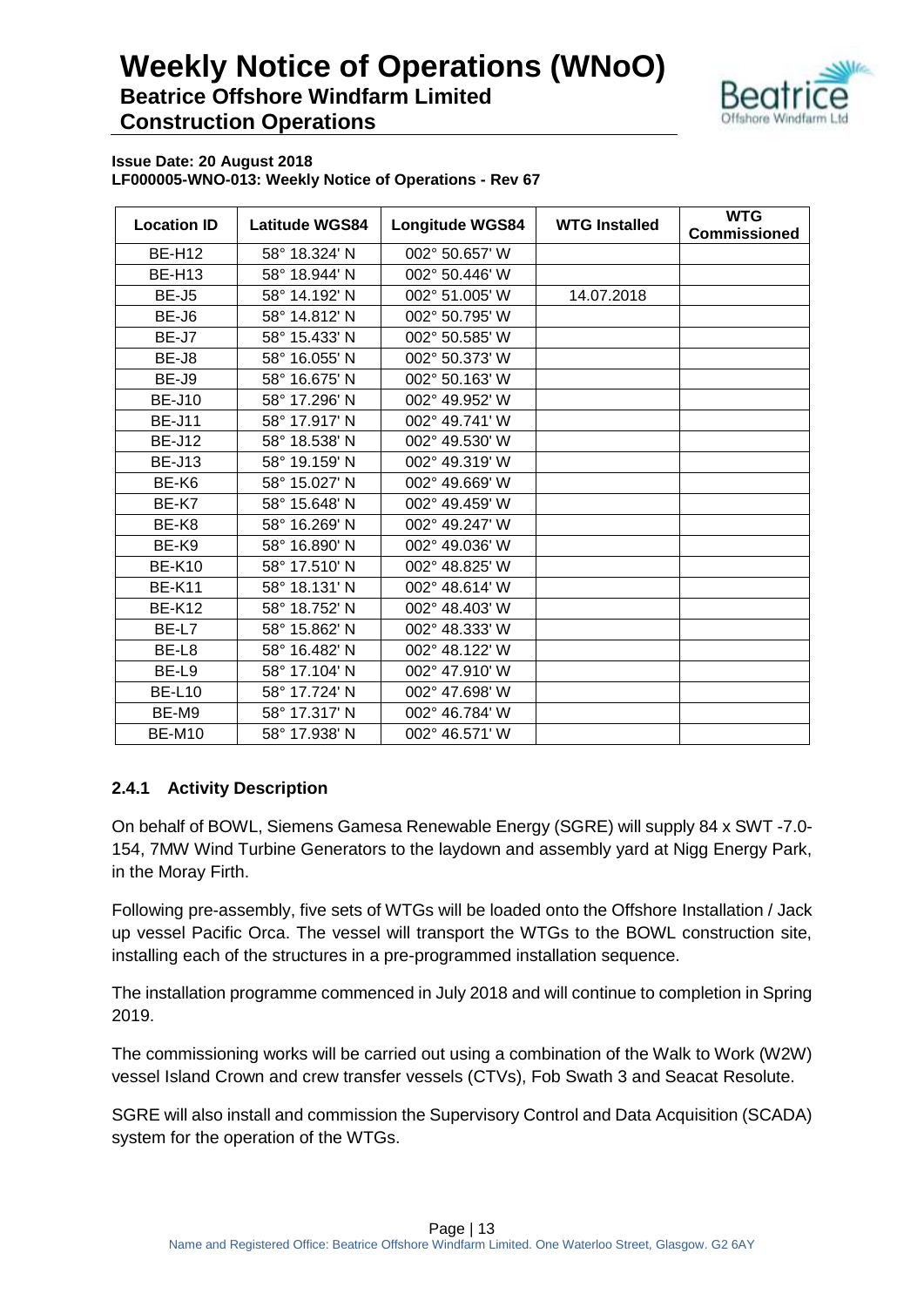

**Beatrice Offshore Windfarm Limited Construction Operations**

**Issue Date: 20 August 2018 LF000005-WNO-013: Weekly Notice of Operations - Rev 67**



#### **Fig. 6 Siemens SWT-7.0-154 WTG**

## **2.4.2 Vessels Involved in Activity**

The Offshore Supply Ship / Jack-up Pacific Orca will carry out the installation of the 84 WTG. The commissioning works for the WTG will then be carried out using the W2W vessel Island Crown and CTVs Seacat Resolute and Fob Swath 3.

| <b>Pacific Orca</b>                                                                                                                                                                                                             |                                                   |  |
|---------------------------------------------------------------------------------------------------------------------------------------------------------------------------------------------------------------------------------|---------------------------------------------------|--|
| <b>General Description and</b><br><b>Dimensions:</b>                                                                                                                                                                            | Offshore Installation / Jack up Vessel 161m x 49m |  |
| <b>Call Sign:</b>                                                                                                                                                                                                               | 5BRE3                                             |  |
| <b>MMSI:</b>                                                                                                                                                                                                                    | 210548000                                         |  |
| Gert Christensen, Marine Operation Manager<br>Siemens Gamesa Renewable Energy A/S<br>Fiskergade 1-9, 7100 Vejle, Denmark<br><b>Onshore Representative:</b><br>Mobile: +45 24295577<br>mailto:gert.christensen@siemensgamesa.com |                                                   |  |
|                                                                                                                                                                                                                                 |                                                   |  |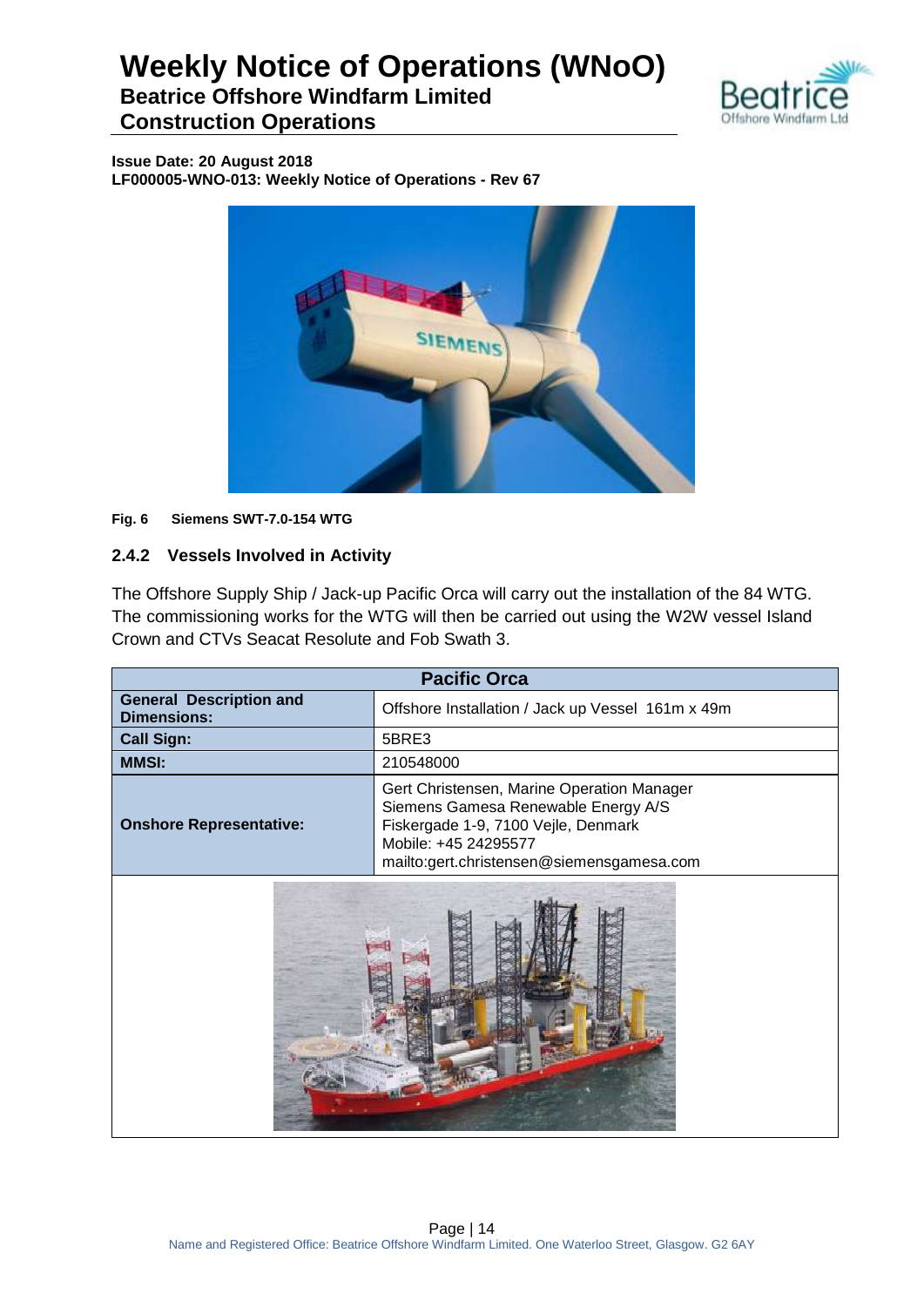

**Beatrice Offshore Windfarm Limited Construction Operations**

| <b>Island Crown</b>                        |                                                                                                                                                                                               |  |
|--------------------------------------------|-----------------------------------------------------------------------------------------------------------------------------------------------------------------------------------------------|--|
| <b>General Description and Dimensions:</b> | Accommodation and 'Walk to Work' vessel<br>L:96.8m / B:20m                                                                                                                                    |  |
| <b>Call Sign:</b>                          | LACO <sub>8</sub>                                                                                                                                                                             |  |
| <b>MMSI:</b>                               | 257245000                                                                                                                                                                                     |  |
| <b>Onshore Representative:</b>             | Gert Christensen, Marine Operation Manager<br>Siemens Gamesa Renewable Energy A/S<br>Fiskergade 1-9, 7100 Vejle, Denmark<br>Mobile: +45 24295577<br>mailto:gert.christensen@siemensgamesa.com |  |



| <b>Fob Swath 3</b>                         |                                            |  |  |  |  |
|--------------------------------------------|--------------------------------------------|--|--|--|--|
| <b>General Description and Dimensions:</b> | Crew Transfer Vessel (CTV)                 |  |  |  |  |
|                                            | L: 25m / B: 11m                            |  |  |  |  |
| <b>Call Sign:</b>                          | OUWY2                                      |  |  |  |  |
| <b>MMSI:</b>                               | 219460000                                  |  |  |  |  |
|                                            | Gert Christensen, Marine Operation Manager |  |  |  |  |
|                                            | Siemens Gamesa Renewable Energy A/S        |  |  |  |  |
| <b>Onshore Representative:</b>             | Fiskergade 1-9, 7100 Vejle, Denmark        |  |  |  |  |
|                                            | Mobile: +45 24295577                       |  |  |  |  |
|                                            | mailto:gert.christensen@siemensgamesa.com  |  |  |  |  |
|                                            |                                            |  |  |  |  |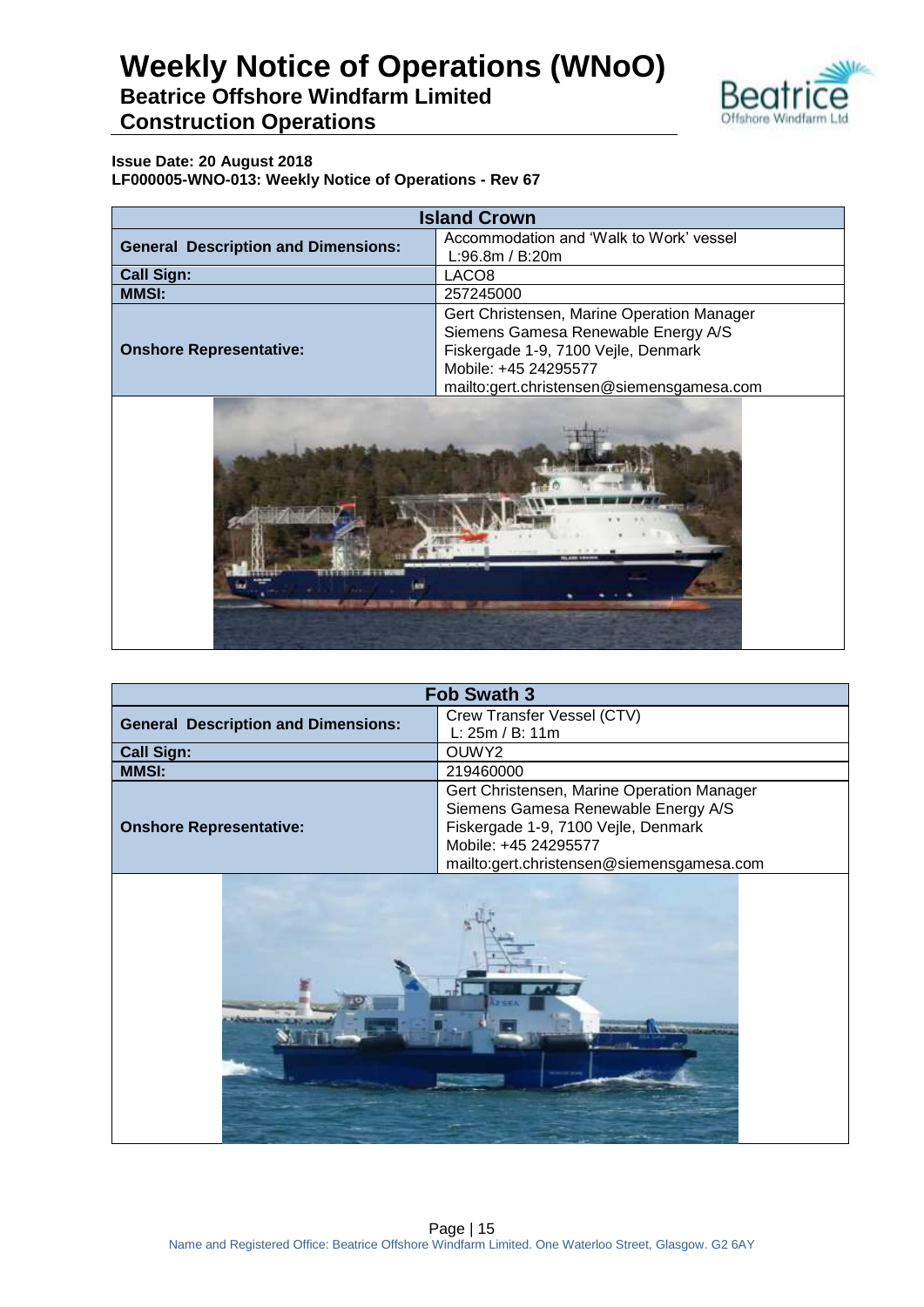

**Beatrice Offshore Windfarm Limited Construction Operations**

**Issue Date: 20 August 2018 LF000005-WNO-013: Weekly Notice of Operations - Rev 67**

| <b>Seacat Resolute</b>                     |                                            |  |  |  |  |
|--------------------------------------------|--------------------------------------------|--|--|--|--|
| <b>General Description and Dimensions:</b> | Crew Transfer Vessel (CTV)                 |  |  |  |  |
|                                            | L: 25m / B: 11m                            |  |  |  |  |
| <b>Call Sign:</b>                          | 2FWR9                                      |  |  |  |  |
| <b>MMSI:</b>                               | 235094873                                  |  |  |  |  |
|                                            | Gert Christensen, Marine Operation Manager |  |  |  |  |
|                                            | Siemens Gamesa Renewable Energy A/S        |  |  |  |  |
| <b>Onshore Representative:</b>             | Fiskergade 1-9, 7100 Vejle, Denmark        |  |  |  |  |
|                                            | Mobile: +45 24295577                       |  |  |  |  |
|                                            | mailto:gert.christensen@siemensgamesa.com  |  |  |  |  |
|                                            | L. 11 BER                                  |  |  |  |  |

## **2.5 Scientific Equipment Removal & Service and Re-installation**

Currently the University of Aberdeen has only four sets of acoustic loggers located within the BOWL construction site.

| <b>Name</b> |               | As laid coordinates<br>(WGS84 datum) | <b>Characteristics</b>       |
|-------------|---------------|--------------------------------------|------------------------------|
| 160         | 58° 17.648' N | $2^{\circ}$ 49.931' W                | Subsurface with transponder. |
| 161         | 58° 12.933' N | $2^{\circ}$ 55.954' W                | Subsurface with transponder. |
| 162         | 58° 18.176' N | $2^{\circ}$ 54.124' W                | Subsurface with transponder. |
| 164         | 58° 12.830' N | $2^{\circ}$ 51.669' W                | Subsurface with transponder  |

The moorings support sound recording equipment and acoustic loggers that record echolocation clicks of dolphins and porpoises (see images as the foot of this notice) Subsurface moorings fitted with acoustic releases extend no more than three metres vertically from the seabed. Subsurface moorings without acoustic releases extend no more than two metres vertically from the seabed.

A Notice to Mariners will be issued when the moorings are permanently discontinued.

For information and enquiries please contact:

Tim Candido- Barton, Lighthouse Field Station, University of Aberdeen,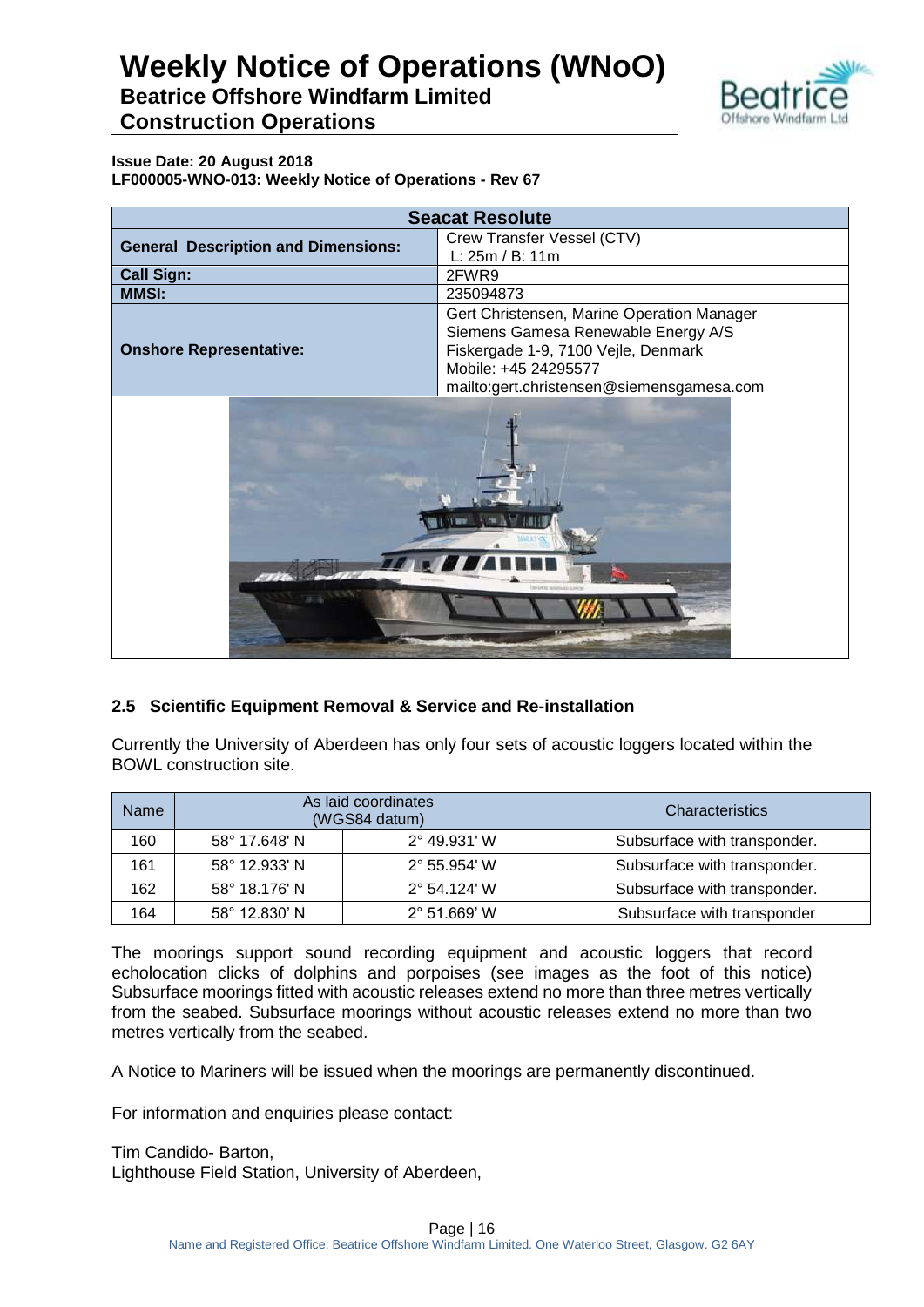**Beatrice Offshore Windfarm Limited Construction Operations**



**Issue Date: 20 August 2018 LF000005-WNO-013: Weekly Notice of Operations - Rev 67**

George Street, Cromarty, Ross-shire, IV11 8YL. Tel: +44 (0)1381 600548. [t.r.barton@abdn.ac.uk](mailto:t.r.barton@abdn.ac.uk)





Acoustic logger<br>(600 x 95mm)

Sound Recorder  $(900 \times 170$ mm)

Sound recorder  $(200 \times 60$ mm)



**Fig. 8 Scientific equipment locations (remaining locations in red)**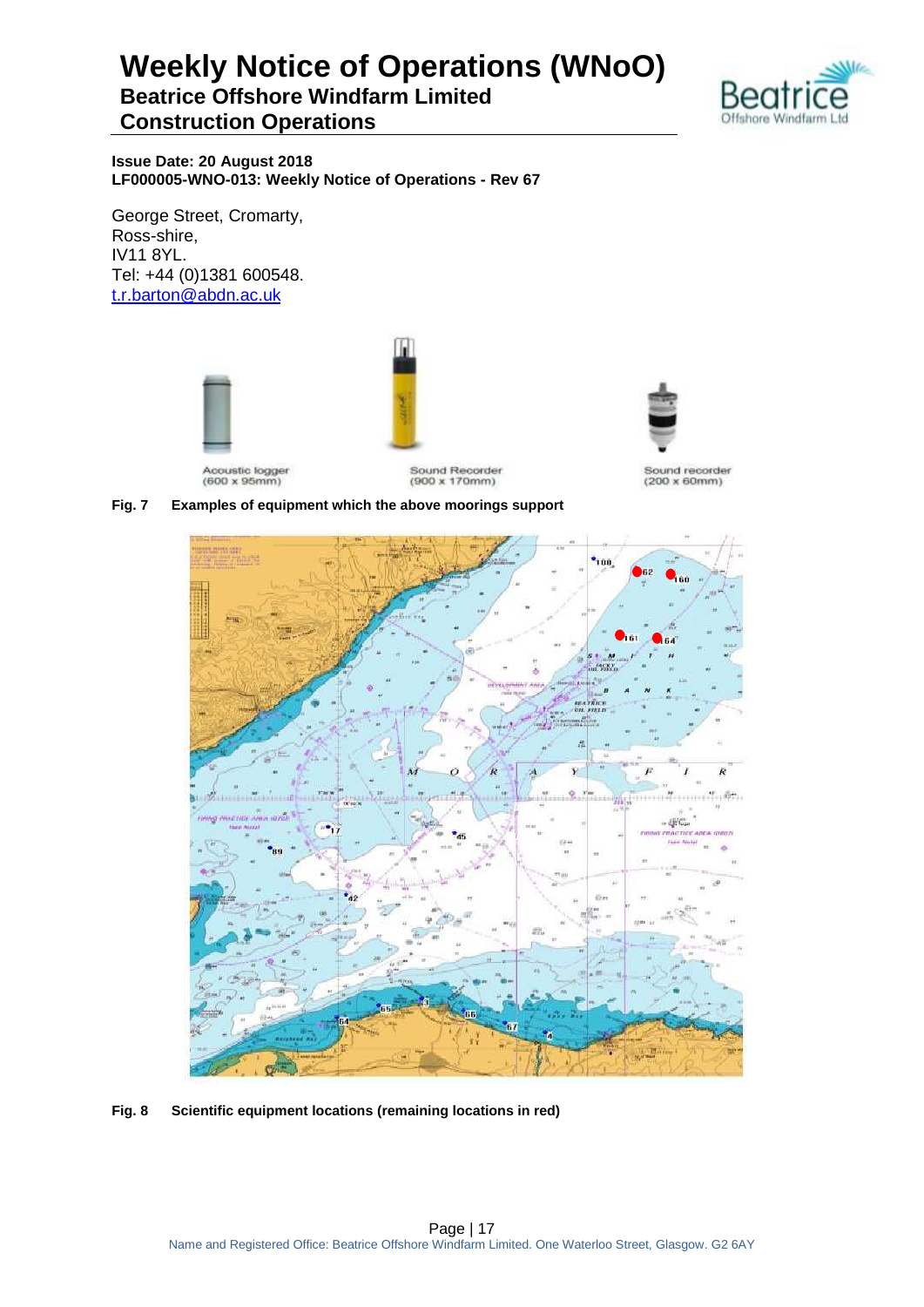

**Issue Date: 20 August 2018 LF000005-WNO-013: Weekly Notice of Operations - Rev 67**

## **3. General Safety Advice**

All vessels engaged in the activity will exhibit appropriate lights and shapes prescribed by the International Regulations for Preventing Collisions at Sea; relative to their operations. All vessels engaged in the activity will also transmit an Automatic Identification System (AIS) message.

The Secretary of State has authorised the use of the following safety zones as per Notice to Mariners LF000005-NTM-004.

- 1. 500 metres radius around each wind turbine, offshore transformer module and / or their substructures and foundations comprising the Beatrice Offshore Wind Farm whilst work is being performed as indicated by the presence of construction vessels.
- 2. 50 metres radius around each wind turbine, offshore transformer module and / or their substructure and foundations installed but waiting to be commissioned as part of the Beatrice Offshore Wind Farm.

ALL VESSELS ARE REQUESTED to give all construction and support vessels a wide berth.

MARINERS ARE REMINDED to navigate with caution and keep continued watch on VHF Ch. 70 / 16 when navigating the area.

### **4. Guard Vessel Deployment**

The guard vessel currently on site is Shaulora. GV Horizon II will replace the Shaulora on 21 August. All guard vessels can be contacted on VHF Ch.16

| <b>Project:</b>               | Beatrice Offshore Windfarm Guard Vessel Deployment.                  |
|-------------------------------|----------------------------------------------------------------------|
| <b>Contractor:</b>            | SHL                                                                  |
| <b>Contract Purpose:</b>      | Guard Vessel for the Windfarm site.                                  |
| Area:                         | BOWL construction site: within the array cable routes and foundation |
|                               | locations. (See Fig 1 for details)                                   |
| <b>Deployment Dates:</b>      | $1st$ April 2017 - TBC.                                              |
| <b>Deployment Vessel (s):</b> | Various on a continuous 21 day rotation.                             |
| Equipment:                    | N/A                                                                  |

On behalf of BOWL, Seaway Heavy Lifting has contracted the Scottish Fishermen's Federation (SFF) to provide guard vessels during the piling and foundation installation campaigns.

The guard vessel's primary duty is security of the construction site by informing and warning non-construction vessels of the ongoing activities and associated Safety Zones.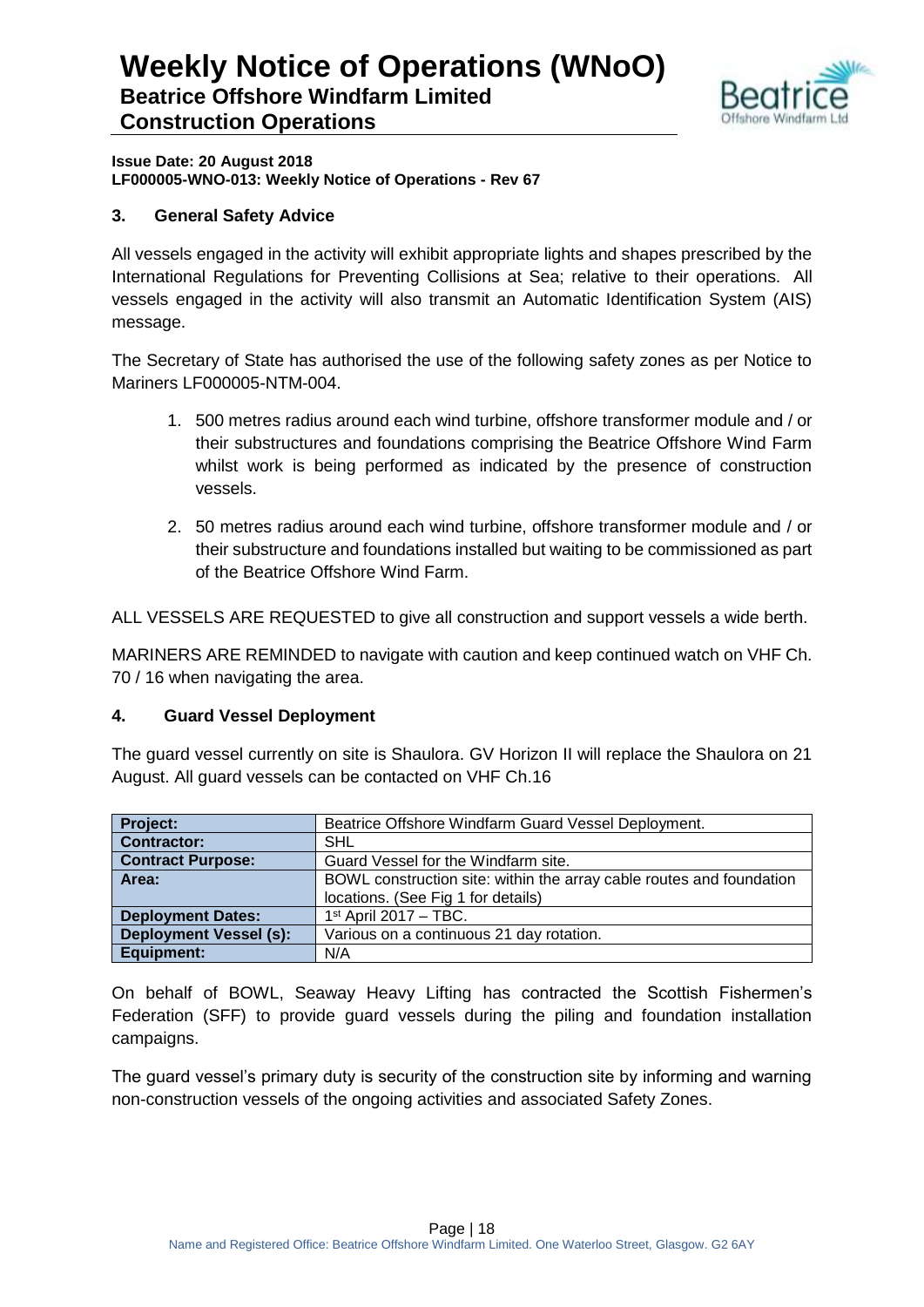

**Issue Date: 20 August 2018 LF000005-WNO-013: Weekly Notice of Operations - Rev 67**

## **5. Fisheries Liaison**

Fisheries liaison associated with the activity will be co-ordinated by Brown and May Marine. For any commercial fishery queries please contact: Alex Winrow-Giffin, telephone: +44 (0)1379 872144 and mobile: +44 (0)7760 160039. [alex@brownmay.com](mailto:alex@brownmay.com)

All vessels are to be aware that there has been increased fishing activity close to the BOWL site and vessels may encounter static fishing gear whilst transiting to and from the site. Vessels sheltering to the South and West of the site should pay particular attention and keep a sharp lookout for such static fishing gear. Vessels are reminded that there are recommended transit routes to site, which should help avoid the areas of known fishing activity.

## **6. Distribution List**

The distribution of this notice is as per email recipient's header. A central list of recipients is maintained by the Marine Coordinator. If you are not the appropriate recipient of these notices or do not wish to receive the notices in the future, please contact us at the address included in Section 1 of this notice.

### **7. Website**

The official website of Beatrice Offshore Windfarm Limited can be found at:

### **https://www.beatricewind.com**

This contains all Notices to Mariners (NtM) published by BOWL and all Weekly Notices of Operations, together with a large amount of general information about the Project.

There is also a Twitter feed at [https://twitter.com/beatricewind.](https://twitter.com/beatricewind)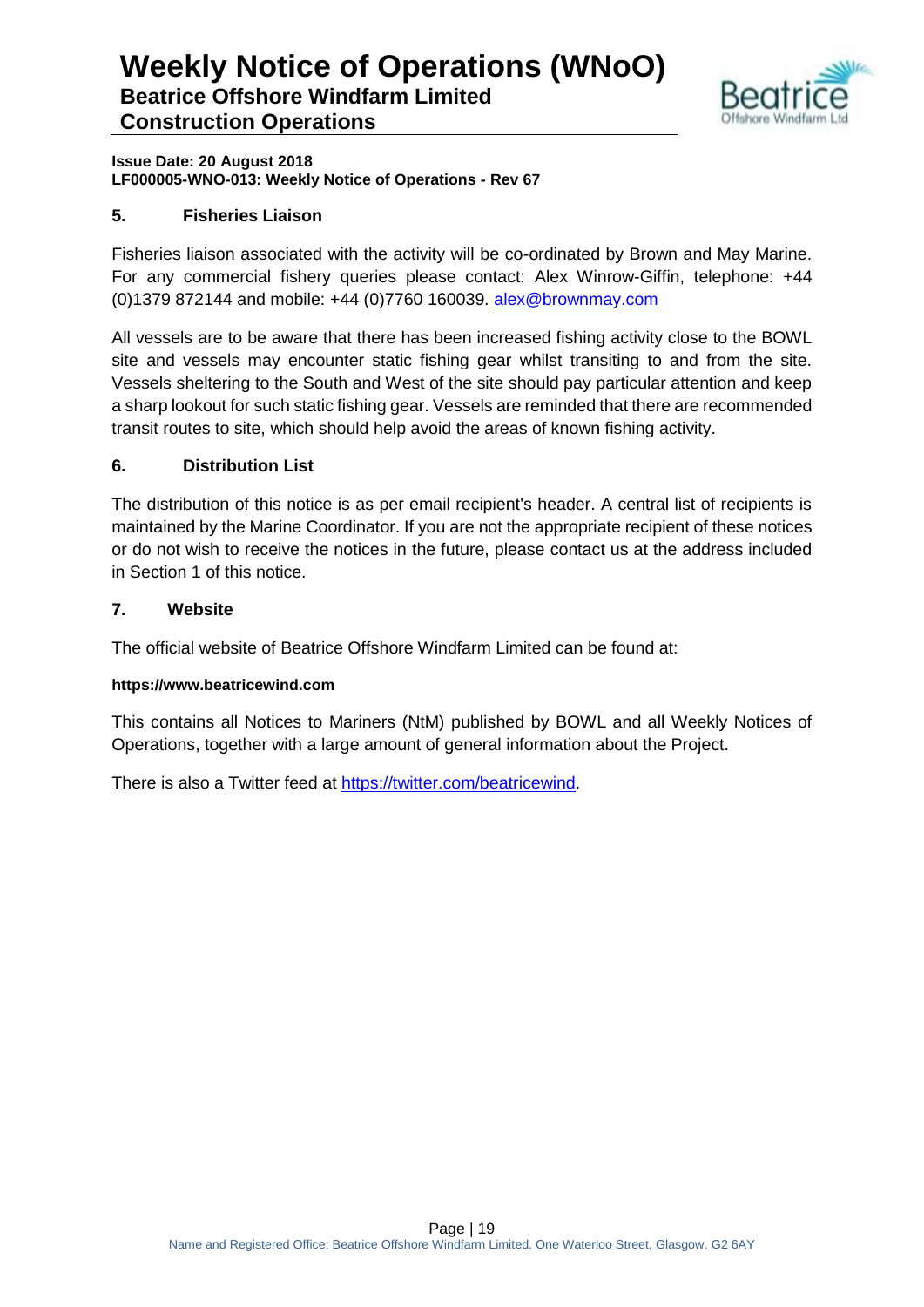**Beatrice Offshore Windfarm Limited Construction Operations**



| No Ref               | <b>Vessel Picture</b> | Vessel Name / Flag     | <b>Type / Function</b>           | Operator                                                           | Contact / contact details                                                                                                                                                                      | Call sign / MMSL/<br><b>IMO</b> | LOA (m) Beam (m)<br>Draft (m) | Date on Site | <b>Marine Licence</b><br>applicable |
|----------------------|-----------------------|------------------------|----------------------------------|--------------------------------------------------------------------|------------------------------------------------------------------------------------------------------------------------------------------------------------------------------------------------|---------------------------------|-------------------------------|--------------|-------------------------------------|
| $\ddot{\phantom{1}}$ |                       | <b>Island Crown</b>    | Walk to work WTG<br>commisioning | Stälhaugen 12, 6065 Ulsteinvik,<br>Norway +47 70400000             | <b>Gert Christensen</b><br><b>Marine Operations Manager</b><br>Siemens Gamesa Renewable Energy<br>Fiskergade 1-9 7100 Veile<br>DEHMARK<br>gert.christensen@siemensgamesa.com<br>+ 46 242 95677 | LACOS / 257245000               | 96 x 20 m                     | 15.07.2018   | <b>OWNF</b>                         |
| $\mathbf{z}$         |                       | <b>Rix Lion</b>        | Crew Transfer Vessel / CTV       | Seaway Heavy Lifting (SHL)                                         | Rene Alferink / Vincent van Velsen (SHL)<br>c/o Subsea 7 East Campus Arnhall<br><b>Business Park Westhill.</b><br>Aberdeenshire, AB32 6FE<br>Email, beatrice-mc@shl.nl                         | ZHOH3 / 235105282               | 26 x 10 x 2.5m                | 06.04.2018   | OWF                                 |
| 3                    |                       | <b>Rix Panther</b>     | Crew Transfer Vessel / CTV       | Seaway Heavy Lifting (SHL)                                         | Rene Alferink / Vincent van Velsen (SHL)<br>cio Subsea 7 East Campus Arnhall<br><b>Business Park Westhill</b><br>Aberdeenshire, AB32 6FE<br>Email. beatrice-mc@shl.nl                          | 2FRT9/233093688                 | $19 \times 8m$                | 04.05.2018   | OWF                                 |
|                      |                       | <b>Seacat Intrepid</b> | Crew Transfer Vessel / CTV       | <b>Seacat Services Ltd</b>                                         | Andrew Link<br>Operations Manager, Seacat Services<br>2 Mariners Way, Cowes, Isle of Wight<br>+44 (0)1983 475315<br>operations@seacatservices.co.uk                                            | 2HMU6 / 235107284               | 27 x 10 x 1.5m                | 25.09.2017   | OWE & OITW                          |
|                      |                       | Marineco Mariah        | Crew Transfer Vessel / CTV       | Seaway Heavy Lifting (SHL) for<br><b>Siem Offshore Contractors</b> | Rene Alferink / Vincent van Velsen (SHL)<br>c/o Subsea 7 East Campus Arnhall<br><b>Business Park Westhill</b><br>Aberdeenshire, AB32 6FE<br>Email, beatrice-mc@shl.nl                          | 2EXU3 / 235009035<br>9638240    | 27 x 10 x 2.2m                | 18,06,2018   | <b>OWNE</b>                         |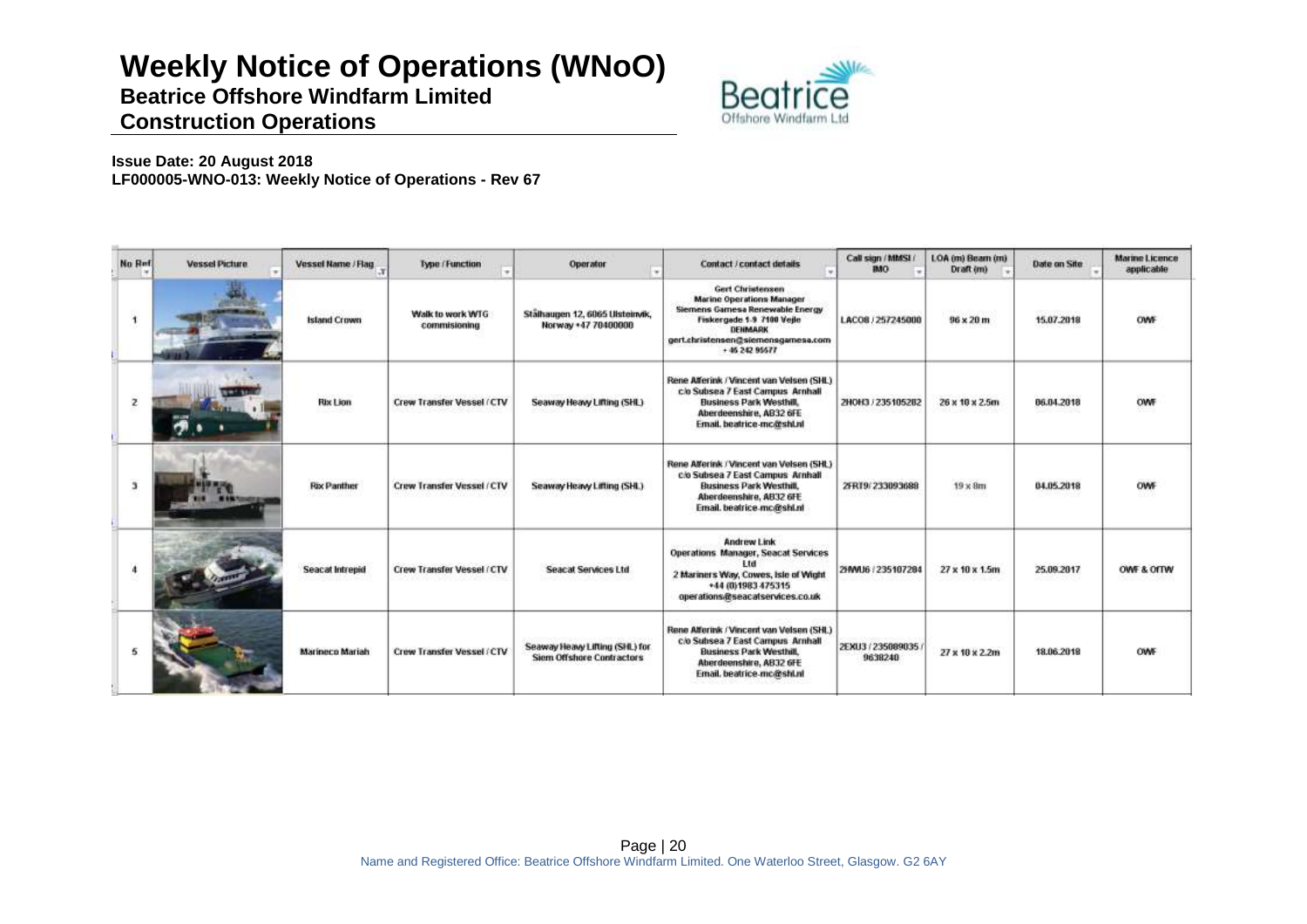**Beatrice Offshore Windfarm Limited Construction Operations**



| No Ref         | <b>Vessel Picture</b>                      | Vessel Name / Flag.    | Type / Function                   | Operator<br>٠                                               | Contact / contact details                                                                                                                                                              | Call sign / MMSL/<br><b>IMO</b> | LOA (m) Beam (m)<br>Draft im) | Date on Site | <b>Marine Licence</b><br>applicable |
|----------------|--------------------------------------------|------------------------|-----------------------------------|-------------------------------------------------------------|----------------------------------------------------------------------------------------------------------------------------------------------------------------------------------------|---------------------------------|-------------------------------|--------------|-------------------------------------|
| 6              |                                            | Siem Barracuda         | <b>Cable Support Vessel</b>       | Siem Offshore Contractors for<br>Seaway Heavy Lifting (SHL) | Rene Alferink / Vincent van Velsen (SHL)<br>cio Subsea 7 East Campus Arnhalt<br><b>Business Park Westhill,</b><br>Aberdeenshire, AB32 6FE<br>Email. beatrice-mc@shl.nl                 | 58203/212253000                 | $120 \times 22 \times 6m$     | 09.03.2018   | OWF                                 |
| $\overline{7}$ |                                            | <b>Dalby Aire</b>      | <b>Crew Transfer Vessel / CTV</b> | <b>Seacat Services Ltd</b>                                  | Andrew Link<br><b>Operations Manager, Seacat Services</b><br>l tri<br>2 Mariners Way, Cowes, Isle of Wight<br>+44 (0)1983 475315<br>operations@seacatservices.co.uk                    | 2HMU6 / 235097362               | $19 \times 8 \times 1.7m$     | 16.05.2018   | OWF / OFTW                          |
| 8              |                                            | <b>Rix Cheetah</b>     | Crew Transfer Vessel / CTV        | Seaway Heavy Lifting (SHL)                                  | Rene Alferink / Vincent van Velsen (SHL)<br>c/o Subsea 7 East Campus Arnhalt<br><b>Business Park Westhill,</b><br>Aberdeenshire, AB32 6FE<br>Email. beatrice-mc@shl.nl                 | 266Y7 / 235097312               | $25 \times 7m$                | 04.06.2018   | OWF                                 |
| 9              |                                            | Dalby Ribble           | Crew Transfer Vessel / CTV        | <b>Seacat Services Ltd</b>                                  | <b>Andrew Link</b><br>Operations Manager, Seacat Services<br>11d<br>2 Mariners Way, Cowes, Isle of Wight<br>+44 (0)1983 475315<br>operations@seacatservices.co.uk                      | 2NX5 / 235113236                | 25.75 x 10.06m                | 81.07.2018   | OWE / OFTW                          |
| 10             | <b>TELEVISION</b><br><b>CLOSE RESIDENT</b> | <b>Seacat Resolute</b> | <b>Crew Transfer Vessel / CTV</b> | <b>Seacat Services Ltd</b>                                  | Gert Christensen<br>Marine Operations Manager<br>Siemens Gamesa Renewable Eneroy<br>Fiskergade 1-9 7100 Vejle<br><b>DENMARK</b><br>gert.christensen@siemensgamesa.com<br>+45 242 95577 | 2FWR9 / 235094873               | $24 \times 7m$                | 30.06.2018   | <b>OWF</b>                          |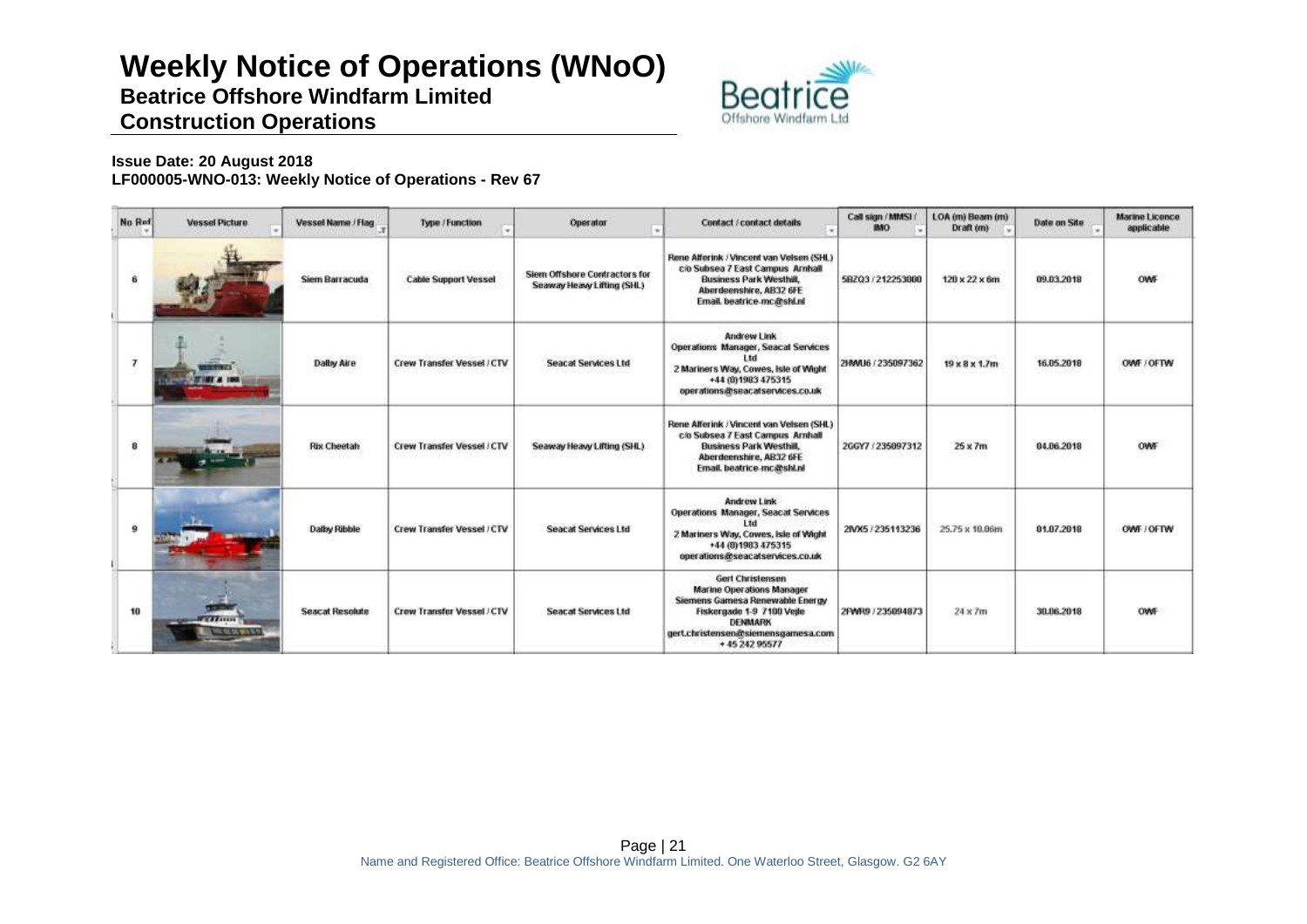**Beatrice Offshore Windfarm Limited Construction Operations**



| <b>No Ref</b> | <b>Vessel Picture</b> | Vessel Name / Flag | Type / Function             | Operator<br>×                                                                    | <b>Contact/contact details</b>                                                                                                                                                                            | Call sign / MMSI<br>IMO. | LOA (m) Beam (m)<br>Draft (m) | <b>Date on Site</b> | <b>Marine Licence</b><br>applicable |
|---------------|-----------------------|--------------------|-----------------------------|----------------------------------------------------------------------------------|-----------------------------------------------------------------------------------------------------------------------------------------------------------------------------------------------------------|--------------------------|-------------------------------|---------------------|-------------------------------------|
| 11            |                       | Pacific Orca       | <b>Offshore Supply Ship</b> | Siemens Gamesa Renewable<br>Energy (SGRE)                                        | <b>Gert Christensen</b><br><b>Marine Operations Manager</b><br>Siemens Gamesa Renewable Energy<br>Fiskergade 1-9 7180 Veile<br><b>DENMARK</b><br>gert.christensen@siemensgamesa.com<br>$+ 46, 242, 95577$ | 5BRE3 / 210548000        | 161.3 x 49.02m                | 10.07.2018          | OWN                                 |
| 12            |                       | FOB Swath 3        | Crew Transfer Vessel / CTV  | Siemens Gamesa Renewable<br>Energy (SGRE)                                        | <b>Gert Christensen</b><br><b>Marine Operations Manager</b><br>Siemens Gamesa Renewable Energy<br>Fiskergade 1-9 7100 Vejle<br>DENMARK<br>gert.christensen@siemensgamesa.com<br>+ 45 242 95577            | OUWY2 / 219460000        | 24.97 x 10.83m                | 10.07.2018          | <b>CIAR</b>                         |
| 13            |                       | Offshore Waddenzee | Crew Transfer Vessel / CTV  | Seaway Heavy Lifting (SHL)                                                       | Rene Alferink / Vincent van Velsen (SHL)<br>c/o Subsea 7 East Campus Arnhall<br><b>Business Park Westhill,</b><br>Aberdeenshire, AB32 6FE<br>Email. beatrice-mc@shl.nl                                    | 2HSC3 / 235106183        | $19.7 \times 8.2m$            | 82,07,2018          | <b>OWE</b>                          |
| 14            |                       | DP Gezina          | <b>Walk to Work Vessel</b>  | Siemens Transmission and<br>Distribution Ltd (STDL)                              | John Davidson<br>Offshore Project Manager<br>Siemens Transmission and Distribution<br>t tel.<br>john.s.davidson@siemens.com<br>$+447806825987$                                                            | 9HA3317 /<br>229417000   | 70.1 x 11.7m                  | 88.87.2018          | OWE / OFTW                          |
| 15            |                       | Shaulora BF794     | <b>Guard Vessel</b>         | <b>Scottish Fishermens Federation</b><br>(SFF) for<br>Seaway Heavy Lifting (SHL) | Rene Alferink / Vincent van Velsen (SHL)<br>C/O Subsea 7 East Campus Arnhall<br><b>Business Park Westhill.</b><br>Aberdeenshire, AB32 6FE<br>Email, beatrice-mc@shl.nl                                    | 2KDQ / 234014000         | $17 \times 5m$                | 03.08.2018          | OWF                                 |